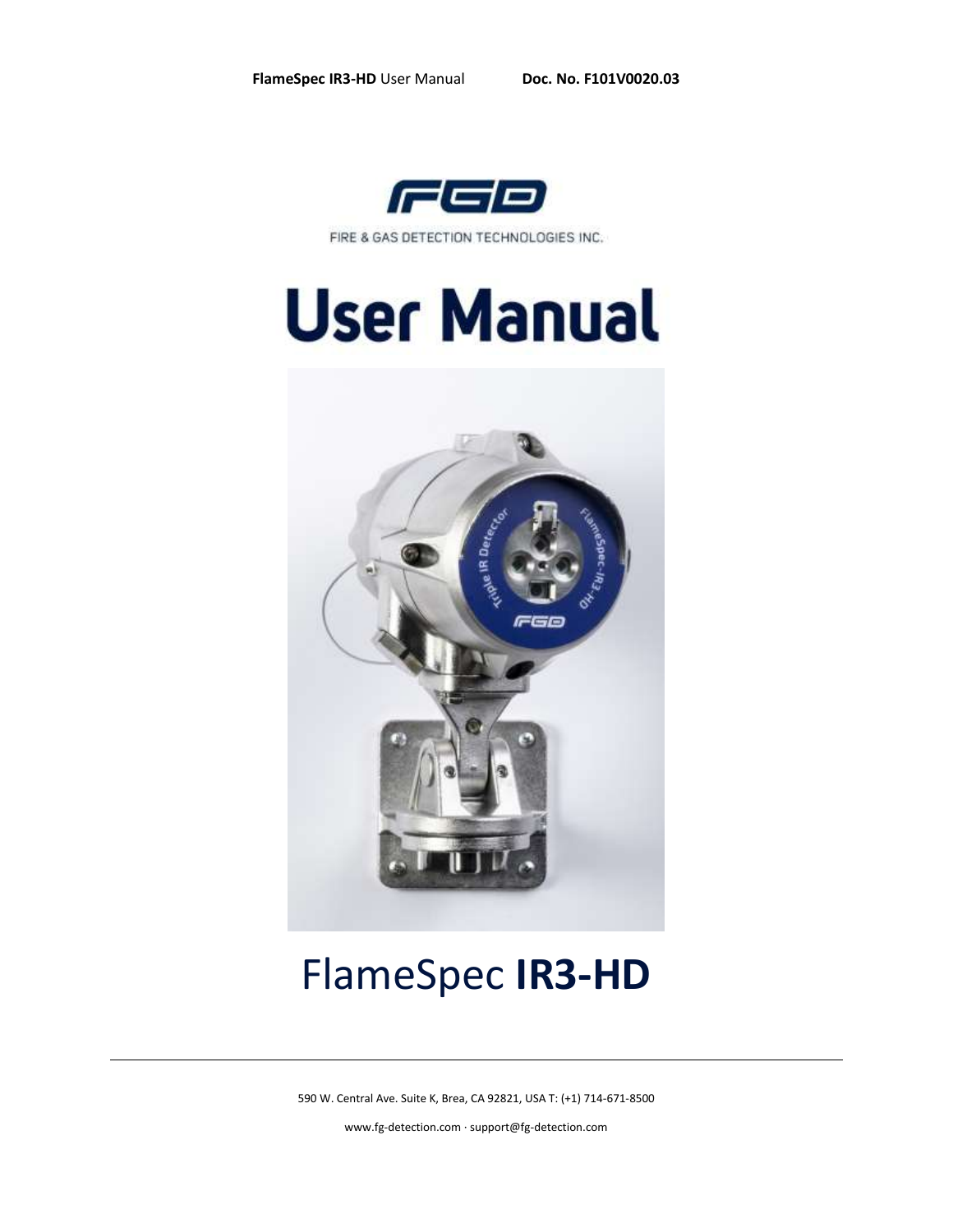#### FlameSpec-IR3-HD Triple IR Flame Detector User Guide, February 2019

Copyright © Fire & Gas Detection Technologies Inc. All rights reserved.

The owner or authorized user of a valid copy of this manual may reproduce this publication for the purpose of learning to use the specified equipment. No part of this publication may be reproduced or transmitted for commercial purposes, such as selling copies of this publication or for providing paid for support services.

The Fire & Gas Detection Technologies logo is a trademark of Fire & Gas Detection Technologies Inc., registered in the U.S. and other countries.

Every effort has been made to ensure that the information in this manual is accurate. However, Fire & Gas Detection Technologies Inc. is not responsible for any inaccuracy or omission in this document. The information in this document is subject to change without notice.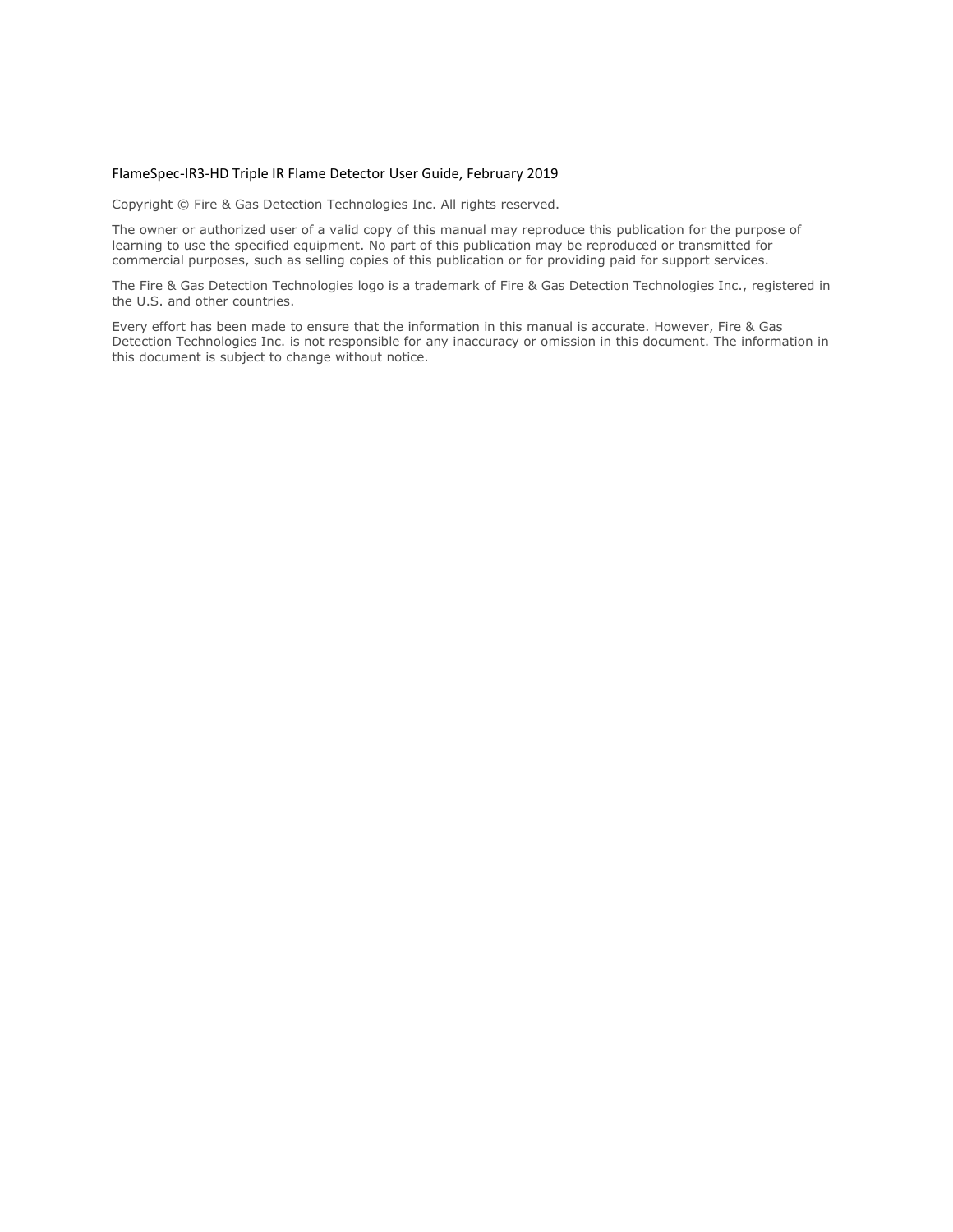

#### **Table of Contents**

| 1.             |     |  |
|----------------|-----|--|
|                | 1.1 |  |
|                | 1.2 |  |
|                | 1.3 |  |
| $\overline{2}$ |     |  |
|                | 2.1 |  |
|                | 2.2 |  |
|                | 2.3 |  |
|                | 2.4 |  |
|                | 2.5 |  |
|                | 2.6 |  |
| $\mathbf{3}$   |     |  |
|                | 3.1 |  |
|                | 3.2 |  |
|                | 3.3 |  |
|                | 3.4 |  |
|                | 3.5 |  |
|                | 3.6 |  |
|                | 3.7 |  |
|                | 3.8 |  |
| 4              |     |  |
|                | 4.1 |  |
|                | 4.2 |  |
|                | 4.3 |  |
| 5              |     |  |
|                | 5.1 |  |
|                | 5.2 |  |
|                |     |  |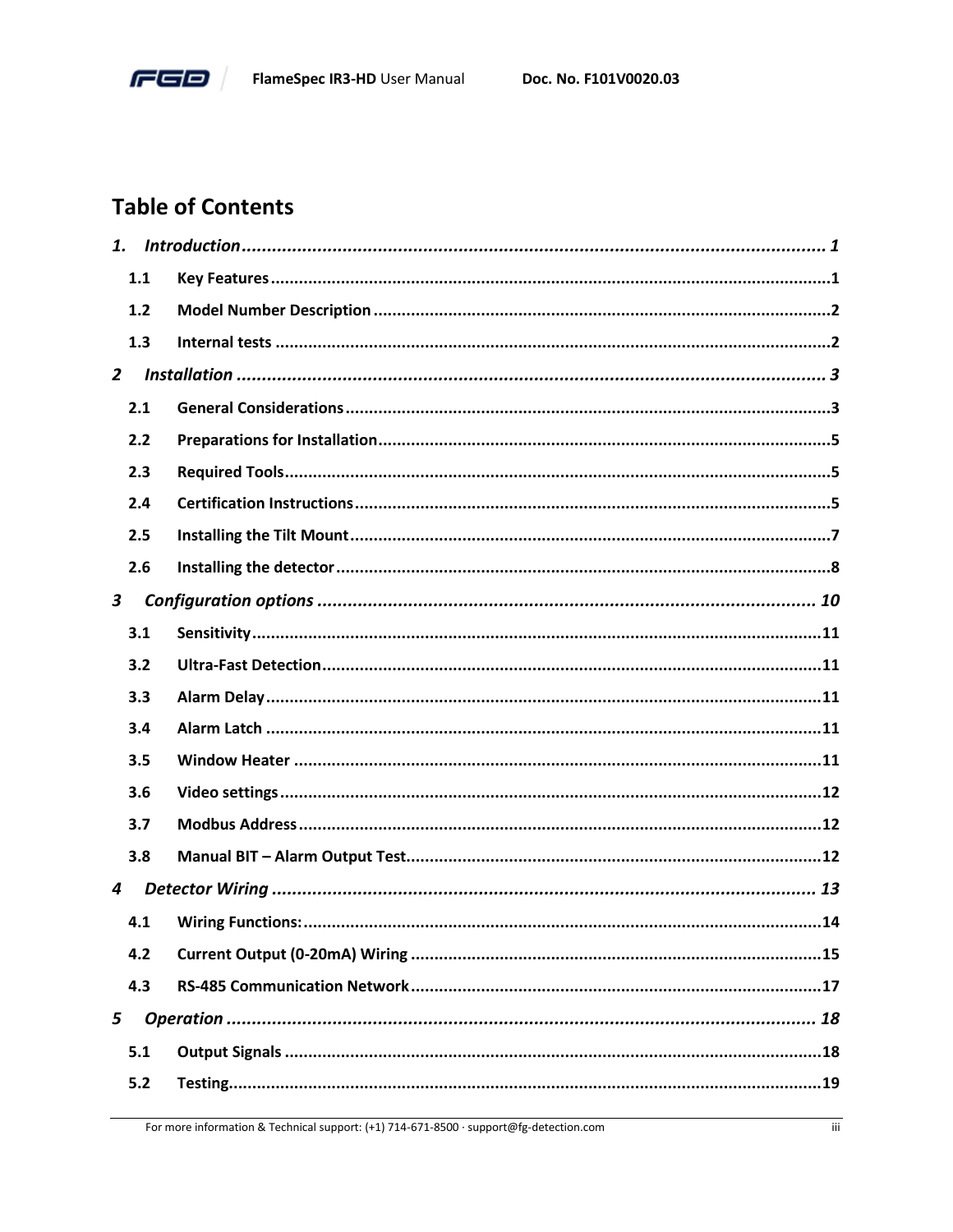

|     | 5.3        |  |
|-----|------------|--|
|     | 5.4        |  |
| 6   |            |  |
| 6.1 |            |  |
| 6.2 |            |  |
| 6.3 |            |  |
|     | 6.4        |  |
| 6.5 |            |  |
|     | 6.6        |  |
| 6.7 |            |  |
| 6.8 |            |  |
|     | 6.9        |  |
| 7   |            |  |
|     | Appendix A |  |
|     | A.1        |  |
|     | A.2        |  |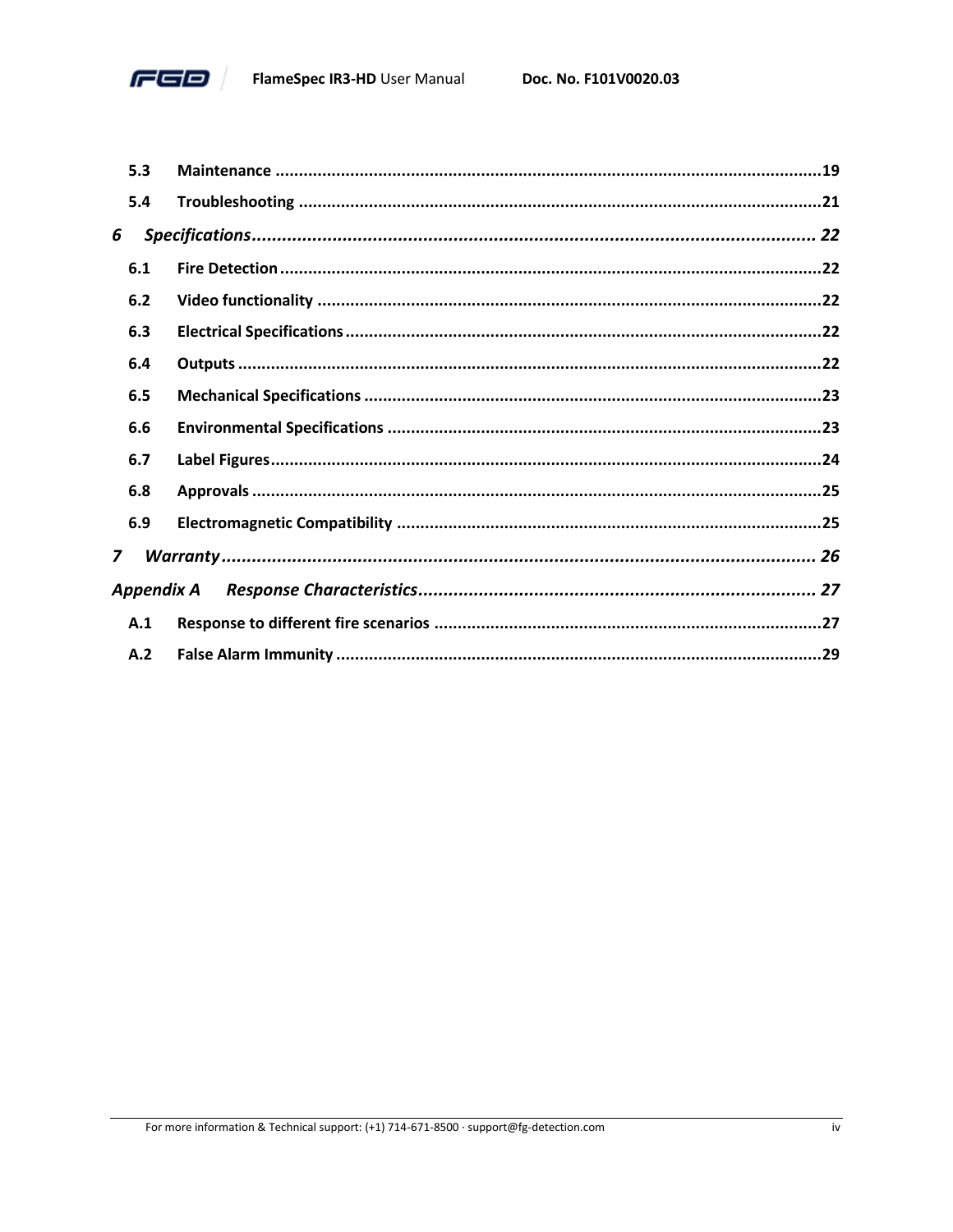

### **List of Figures**

#### **List of Tables**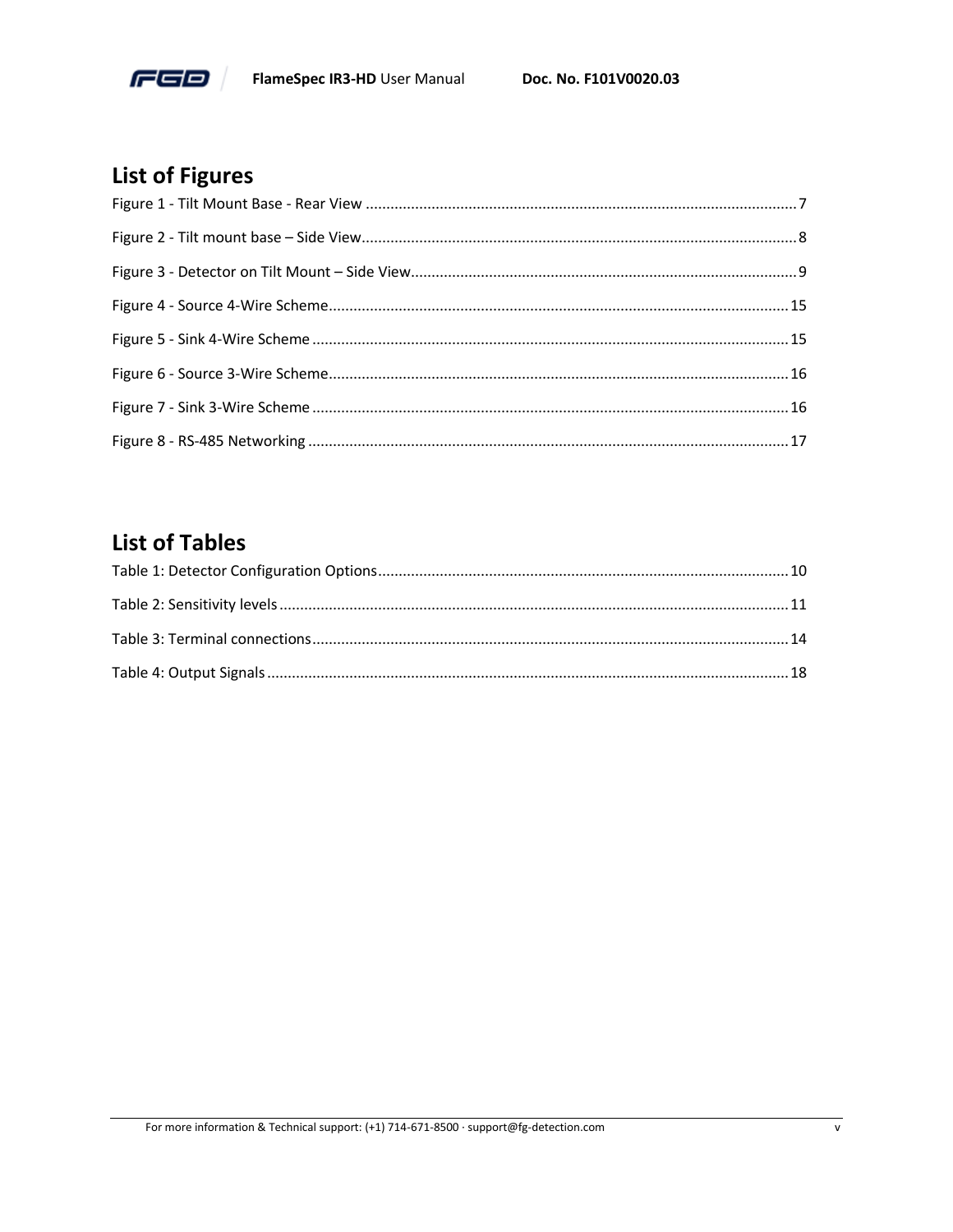

#### <span id="page-5-0"></span>**1. Introduction**

**The FlameSpec-IR3-HD (FLS-IR3-HD) will detect fires and explosions extremely fast allowing preventative action to be initiated rapidly and minimize the consequences!**

- Detection within 40 milliseconds of fireballs or explosions
- Standard fire is detected within 1.5 second from 100 ft. (30m) and 4 seconds from 230 ft. (70m).

The detector provides ultra-fast response, high performance and reliable detection of all types of hydrocarbon fires (visible and non-visible). The detector addresses slow growing fires as well as fast eruption of fire using improved triple IR (IR3) technology. It operates in all weather and light conditions with highest immunity to false alarms.

In addition, the detector provides high-definition (HD) video output of the monitored area with clear imaging of a fire event and of personnel at distances up to 100 ft (30m). This allows the rescue team to be aware of the exact situation before entering the hazardous area. The detector automatically records video of fire event (1 minute pre- and up to 3 minutes post-alarm initiation). These features, along with the built-in event logger, provide additional means to study the cause and development of fire events.

#### <span id="page-5-1"></span>**1.1 Key Features**

- **•** Extreme sensitivity up to 260ft (80m) for a 1 ft<sup>2</sup> (0.1m<sup>2</sup>) N-heptane pan fire.
- **1.5 second detection time** for 1 ft<sup>2</sup> (0.1m<sup>2</sup>) N-heptane pan fire at up to 100 ft. (30m) distance.
- **Ultra-fast detection mode** detection within 40 milliseconds for fireballs or explosions.
- **HD video** output with **Automatic HD video recording** of fire events. Data/Event logger: Alarms, faults and other relevant events are logged to non-volatile memory.
- **Built-in-Test (**BIT) **-** Automatic (and manual) self-test of window cleanliness and the overall operation of the detector.
- **Window heater** to avoid condensation and icing.
- **Tilt mounting bracket** can be connected either above or below the detector.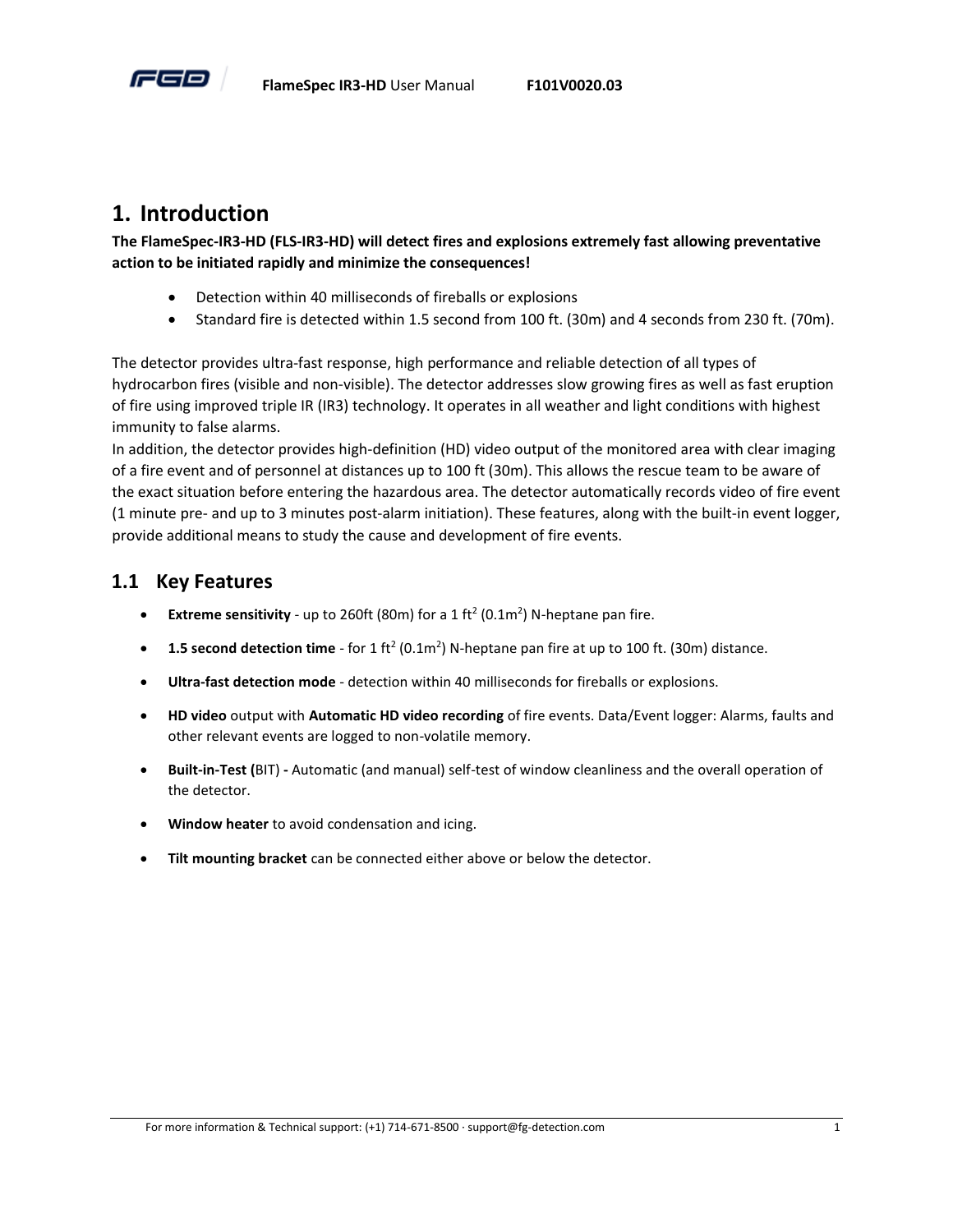

#### <span id="page-6-0"></span>**1.2 Model Number Description**

Model No are defined as follows:

FLS-IR3-HD - X S X 1



#### <span id="page-6-1"></span>**1.3 Internal tests**

During normal operation, the flame detector performs self-tests of its optics, electronics and software. These include a periodic BIT (Built-In-Test) in which the sensors and window cleanliness are tested. Any detected fault is indicated as shown in [Table 4](#page-22-2) (in section [5.1\)](#page-22-1). During "Dirty Window" fault the detection sensitivity is significantly reduced, while "Fault" refers to critical faults which totally prevent flame detection.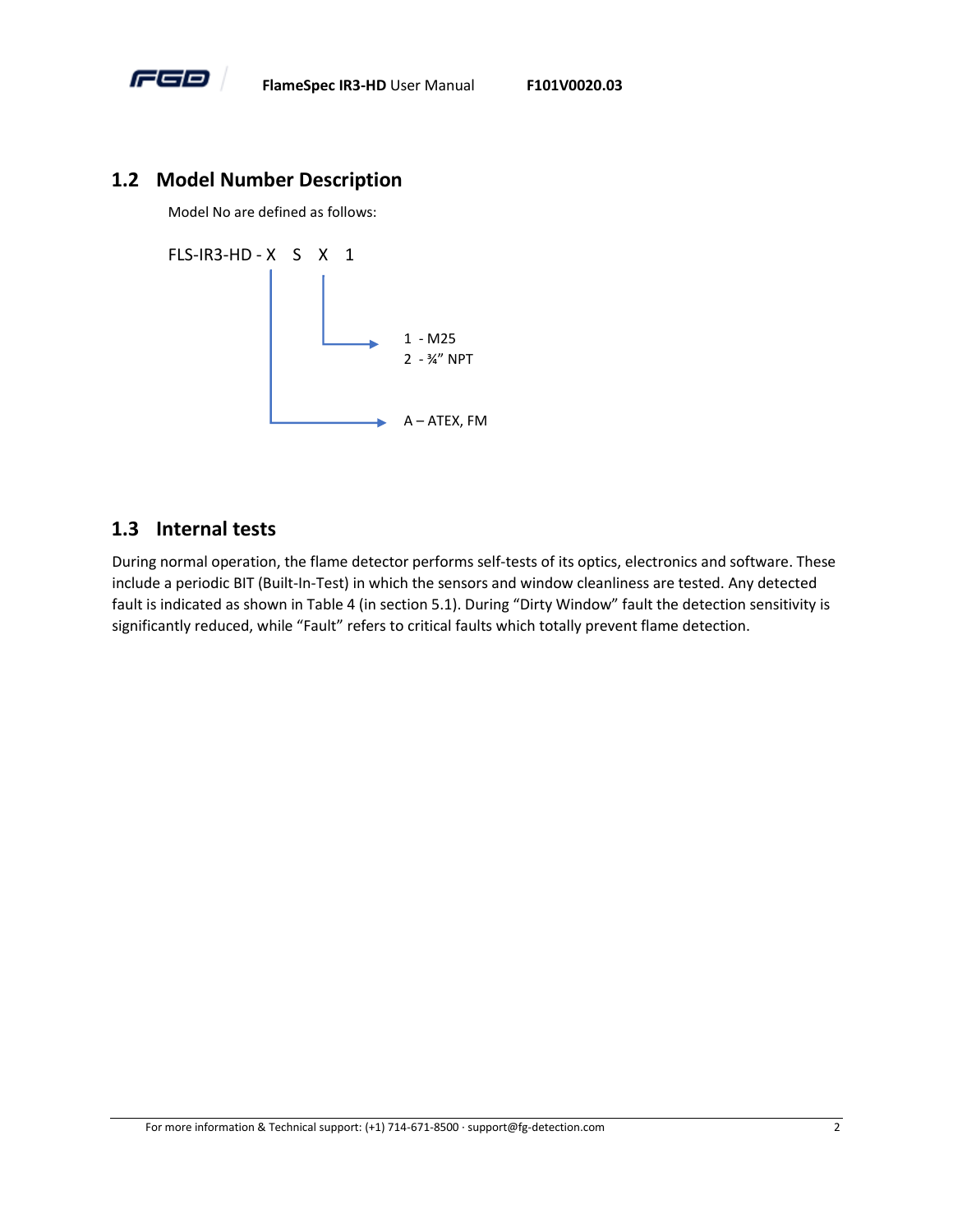

#### <span id="page-7-0"></span>**2 Installation**

The detector is intended for use as part of a complex system where many detectors and other devices are integrated with different vendors' systems and interface communication to a variety of different types and configuration control units and panels including control of instrumentations computers. This chapter does not attempt to cover all of the standard practices and codes of installation. Rather, it emphasizes specific points of consideration and provides some general rules for qualified personnel. You must always observe special safety precautions.

#### <span id="page-7-1"></span>**2.1 General Considerations**

### **This section includes important information.**

To help obtain optimal performance, the detector should be aimed toward the center of the hazard or area to be monitored and protected ("detection zone") and have, to the extent that is required, an unobstructed view of the protected area. Whenever possible, the detector face should be tilted (aimed) down at an angle to prevent the accumulation of dust and dirt.

Do not start an installation until the detector task definition, system configuration, installation location and coverage considerations have been considered and clearly defined by the relevant designers.

To ensure optimal performance and an efficient installation that fits your needs and complies with the requirements, the following guidelines should be addressed:

#### **Sensitivity**

To determine the sensitivity level, the following issues should be considered:

- The size of the fire to be detected at the determined distance.
- The type of flammable fuel.

#### **Spacing and Location**

Consider the following factors when determining the number of detectors and their locations in the protected area:

- The size and shape of the protected area
- **•** The nature of the hazards, including materials stored or used and the protected objects
- The sensitivity of the detectors
- If there are any obstructed lines of sight
- The field of view of the detectors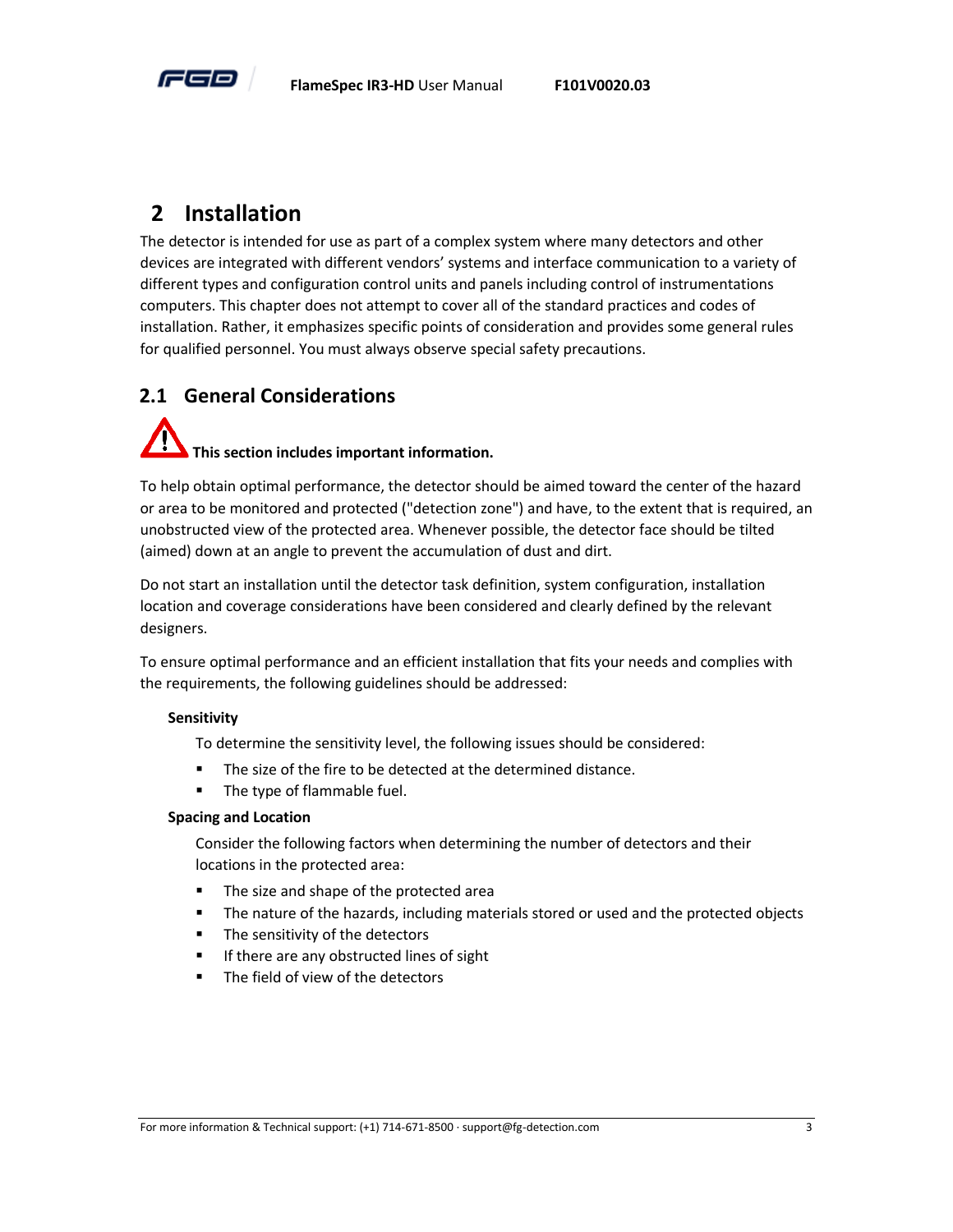

#### **Environment**

**Environmental conditions including but not limited to dust, snow or rain can reduce the** detectors' sensitivity and require additional maintenance.

#### **Welding**

- Arc welding should not be performed within 13 ft. (4m) of the detector. It is recommended that the system be inhibited during welding operations in situations where the possibility of a false alarm cannot be tolerated.
- Gas welding requires a system inhibit, since the gas torch is an actual fire.
- Arc welding rods can contain organic binder materials in the flux that burn during the welding operation and are detectable by the device.
- Welding rods with clay binders do not burn and should not be detected. However, a system inhibit is always recommended, since the material being welded may be contaminated with organic substances (paint, oil, etc.) that will burn and may be of the size that should be detected.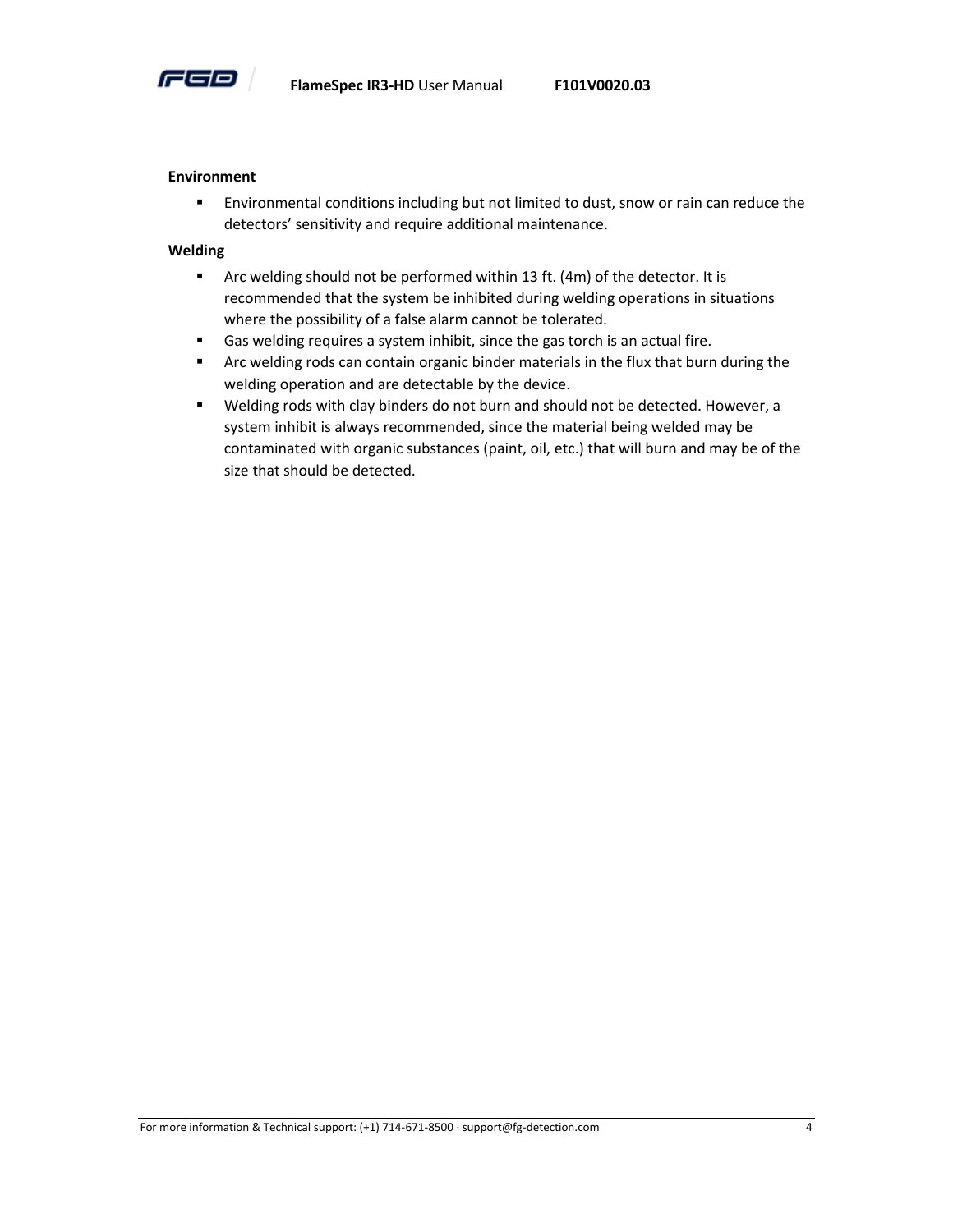

#### <span id="page-9-0"></span>**2.2 Preparations for Installation**

The installation must comply with local regulations and standards applicable to flame detectors (e.g., NFPA 72) and all local and common engineering practices. It is recommended to consult with a safety engineer.

The detectors can be installed with the use of general-purpose common tools and equipment.

Prior to installation:

- Verify the appropriate purchase order.
- Record the part and serial numbers of the detectors and the installation date and log.
- Visually inspect the detector prior to installation to make sure it is intact.
- Make sure that you have all the components and tools required to complete the detector installation readily available before beginning installation. In cases where you cannot complete the installation in a single session, secure and seal the detectors and conduits before leaving the site.
- Use color-coded conductors or suitable wire markings or labels for the wiring. You may use 12 to 20 AWG (2.5  $mm^2$  to 0.35  $mm^2$ ) wires for the site wiring. The selection of wire gauge should be based on the number of detectors used on the same line and the distance from the control unit, in compliance with specifications.
- Use wire rated for a temperature of at least 111°C, which is 5°C above the rated service temperature.

#### <span id="page-9-1"></span>**2.3 Required Tools**

The detector can be installed using general purpose common tools as defined in the following table:

| Tool                   | <b>Function</b>            |
|------------------------|----------------------------|
| Hex. KEY 6 mm          | Vertical alignment         |
| Hex. KEY 10 mm         | Horizontal alignment       |
| Wrench 13 mm           | Mounting the detector      |
| Flat Screwdriver 6 mm  | Ground screw connection    |
| Flat screwdriver 3.5mm | <b>Terminal connection</b> |

#### <span id="page-9-2"></span>**2.4 Certification Instructions**

**Warning**: Do not open the detector, even when isolated, when flammable atmosphere present.

- The equipment may be used in hazardous areas with flammable gasses and vapors with apparatus groups IIC, IIB and IIA and with temperature classes T1, T2, T3, T4 and T5. See details of the explosion proof approvals in sectio[n 6.7.](#page-28-0)
- The equipment is certified for use in ambient temperatures in the range of -67°F to +167°F (- 55°C to +75°C) or -67°F to +185°F (-55°C to +85°C) and should not be used in temperatures outside this range.

For more information & Technical support: (+1) 714-671-8500 · support@fg-detection.com 5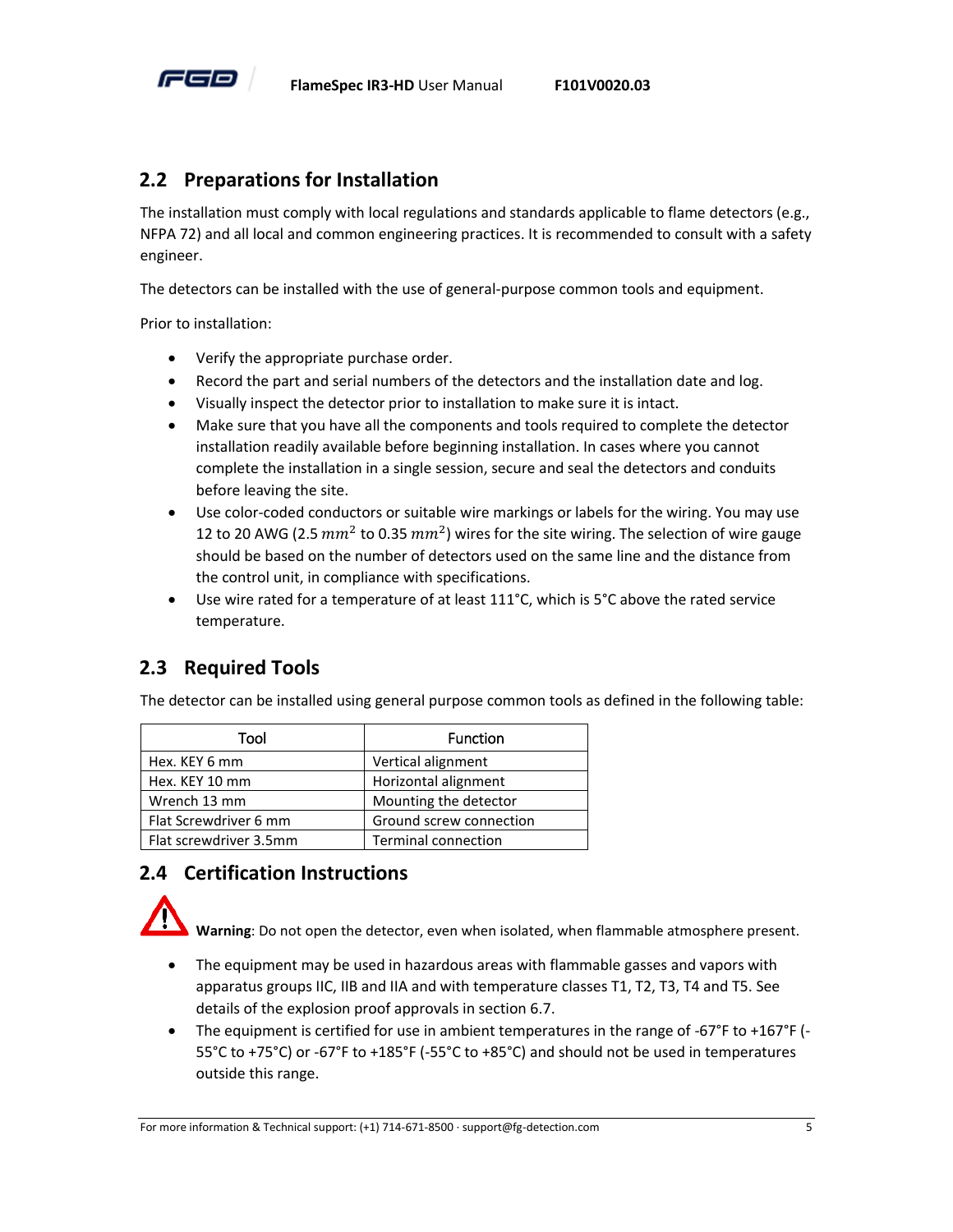

- Installation shall be carried out in accordance with the applicable code of practice by suitably trained personnel.
- Inspection and maintenance of this equipment shall be carried out by suitably trained personnel in accordance with the applicable code of practice.
- If the equipment is likely to come into contact with corrosive and other harsh substances, consult with the relevant technical persons to take suitable precautions to prevent the detector from being adversely affected, thus ensuring that the type of protection is not compromised.
- Harsh substances: For example, acidic liquids, gases, or solvents that may attack the lens, metals, seals or polymeric materials.
- Suitable Precautions: For example, regular checks as part of routine inspections or establishing from the material's data sheet that it is resistant to specific chemicals.
- 2.4.1 Specific conditions for use
	- The equipment is not intended to be repaired by the user. Repair of this equipment shall be carried out by the manufacturer in accordance with the applicable code of practice.
	- The flameproof joints are not intended for repair. Contact the manufacturer if the flameproof joints are damaged.
	- Consult the manufacturer for genuine replacement cover and housing to connection box fasteners. M6x1x18 Hexagonal Socket head fasteners with a minimum of ISO 4762 Grade A4 Class 80 are acceptable alternatives.
	- One stopping plug is supplied with the detector and is suitably certified.
	- The external earthing connection consists of cable lug with M5x10 stainless steel screw, the terminals is suitable for connection of a wire of at least 4  $mm^2$ . The internal terminals are suitable for connection of a wire equal to or greater than the power input wiring and at a minimum of 1  $mm^2$  conductor.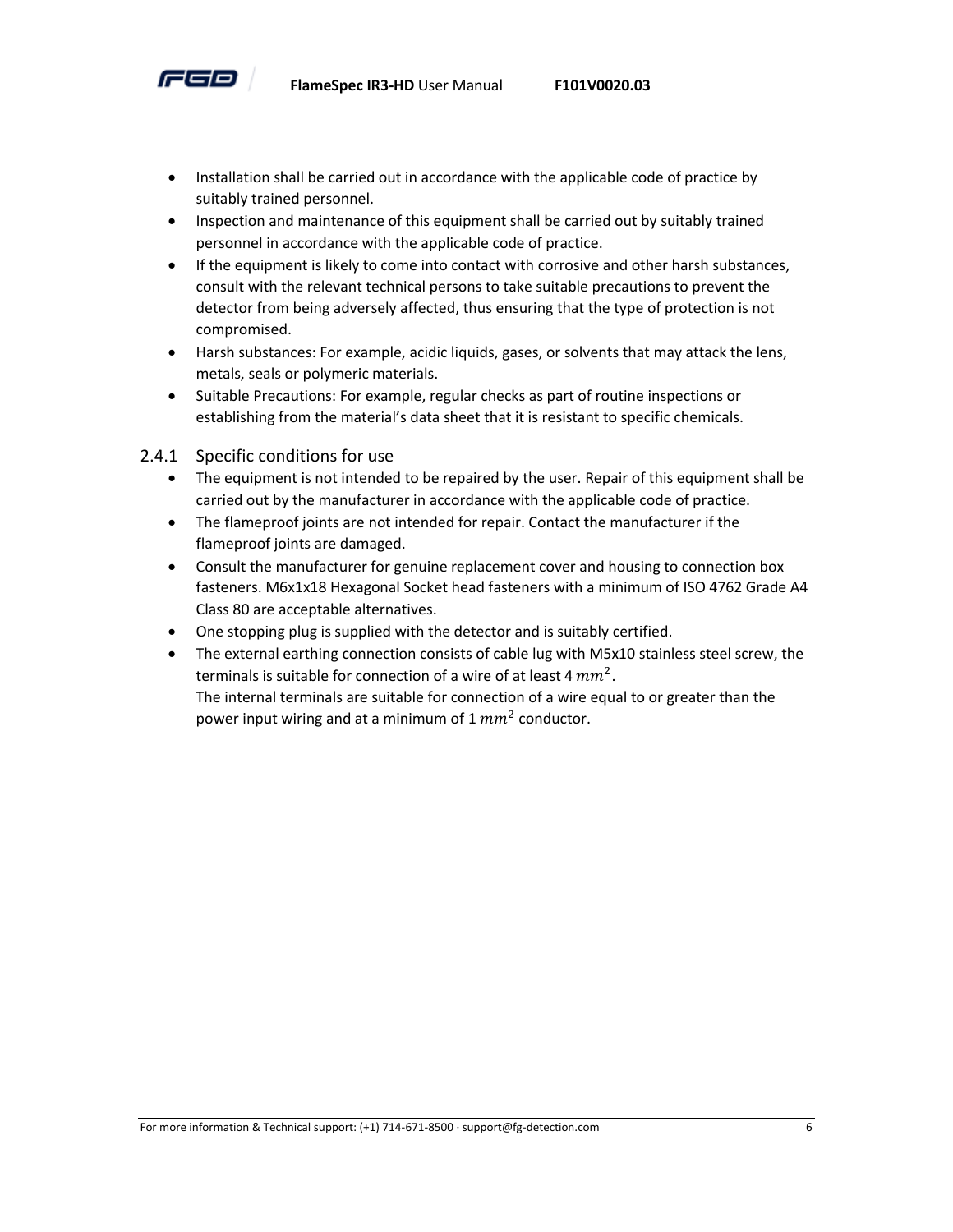

#### **2.5 Installing the Tilt Mount**

<span id="page-11-0"></span>The tilt mount enables the detector to be rotated up to 45 degrees (horizontal/vertical) in all directions. The following installation instructions show how to use it to support the detector from below (the preferred method). However, with a designated adapter the tilt mount can hold the detector from above. Other designated adapters may be used to connect the detector to some other vendors' tilt mounts (useful when replacing an existing detector).

To install the tilt mount:

**a)** Place the tilt mount (Fig. 1) in its designated location and secure it with four screws through four 0.28" (7mm) diameter holes. There are four captive screws with spring washers in the tilt mount. The following drawing shows the location of the four holes for the screws and washers.



<span id="page-11-1"></span>**FIGURE 1 - TILT MOUNT BASE - REAR VIEW**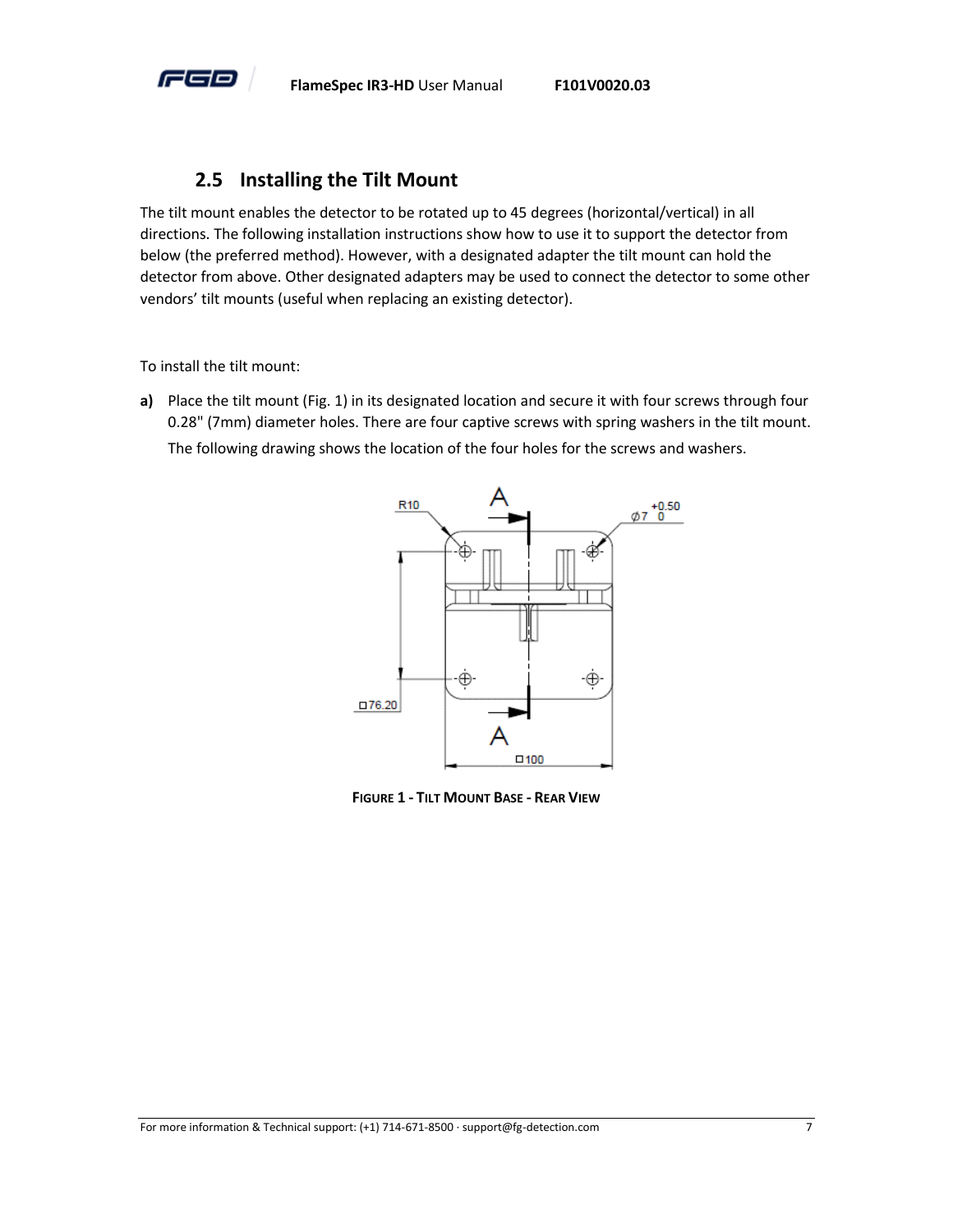

The following drawing is a side view of the tilt mount:



**FIGURE 2 - TILT MOUNT BASE – SIDE VIEW**

#### <span id="page-12-1"></span><span id="page-12-0"></span>**2.6 Installing the detector**

Use the following steps to connect the detector to the tilt mount, referring t[o Figure 3:](#page-13-0)

- **a)** Unpack the detector
- **b)** Place the detector, with its connector or cable pointing down, on the holding plate of the tilt mount (item 2).
- **c)** Secure the detector by using the two provided screws and spring lock washers (Items 3 and 4).
- **d)** Release the locking screws (Items 5 and 6) in such a way that enables you to rotate the detector.
- **e)** Point the detector towards the detection area and make certain that the view of the area is unobstructed.
- **f)** Secure the detector in that position by tightening the locking screws (Items 5 and 6) on the tilt mount. (Make sure the detector is in the correct position).

The detector is now correctly located, aligned and ready to be connected to the system. Please refer to sectio[n 3.8](#page-16-2) for wiring instructions, and sectio[n 3](#page-14-0) for a description of the detector's configuration settings.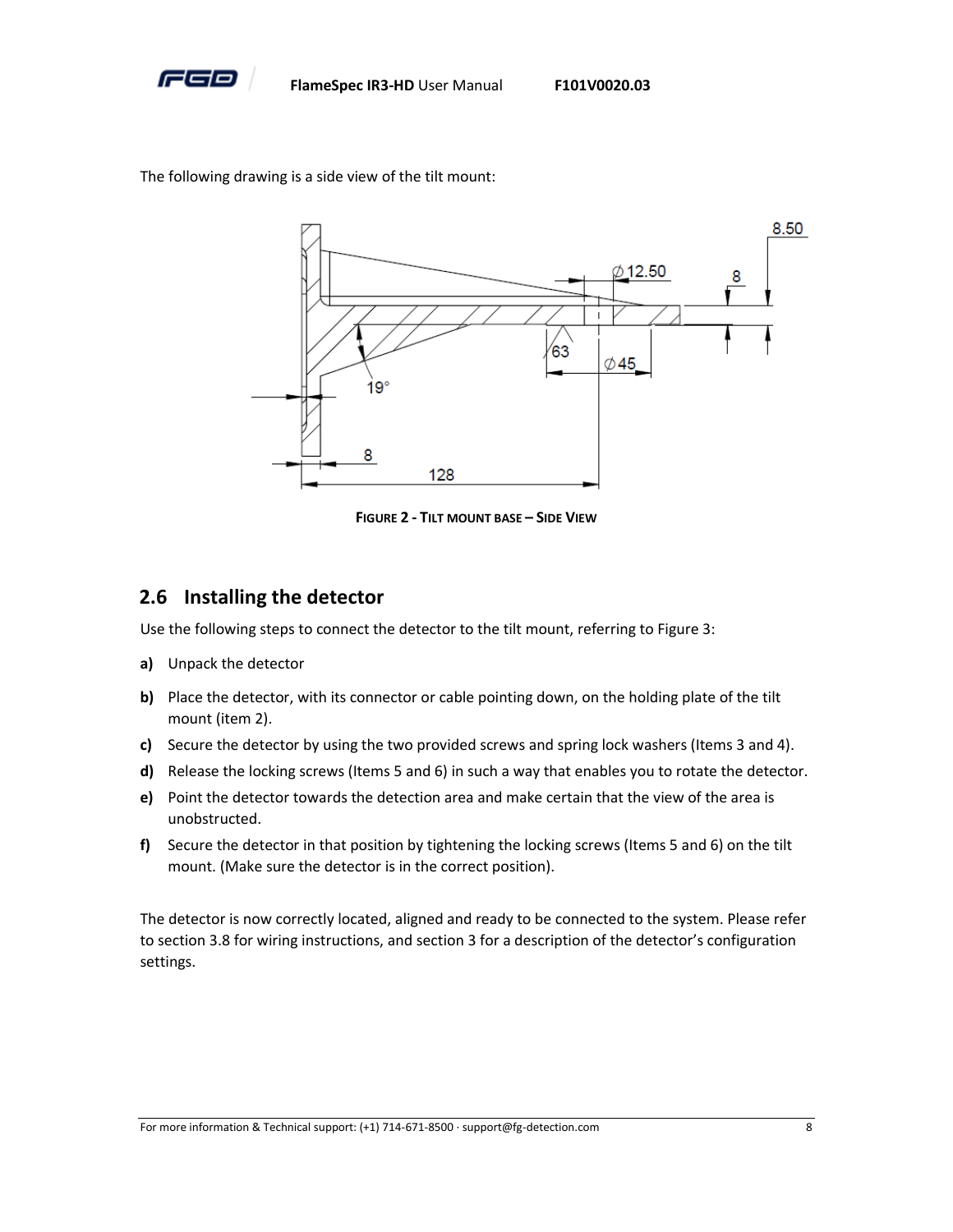

**FlameSpec IR3-HD** User Manual **F101V0020.03**



**FIGURE 3 - DETECTOR ON TILT MOUNT – SIDE VIEW**

<span id="page-13-0"></span>

| <b>ITFM</b> | <b>ITFM NAMF</b>                        |  |  |  |
|-------------|-----------------------------------------|--|--|--|
| NO.         |                                         |  |  |  |
|             | <b>TILT MOUNT ASSEMBLY</b>              |  |  |  |
| 2           | <b>HOLDING PLATE</b>                    |  |  |  |
| 3,4         | MOUNTING HEX SCREWS M8 AND LOCK WASHERS |  |  |  |
| 5           | <b>HEX SOCKET LOCKING SCREW M8</b>      |  |  |  |
| 6           | <b>HEX SOCKET LOCKING SCREW M12</b>     |  |  |  |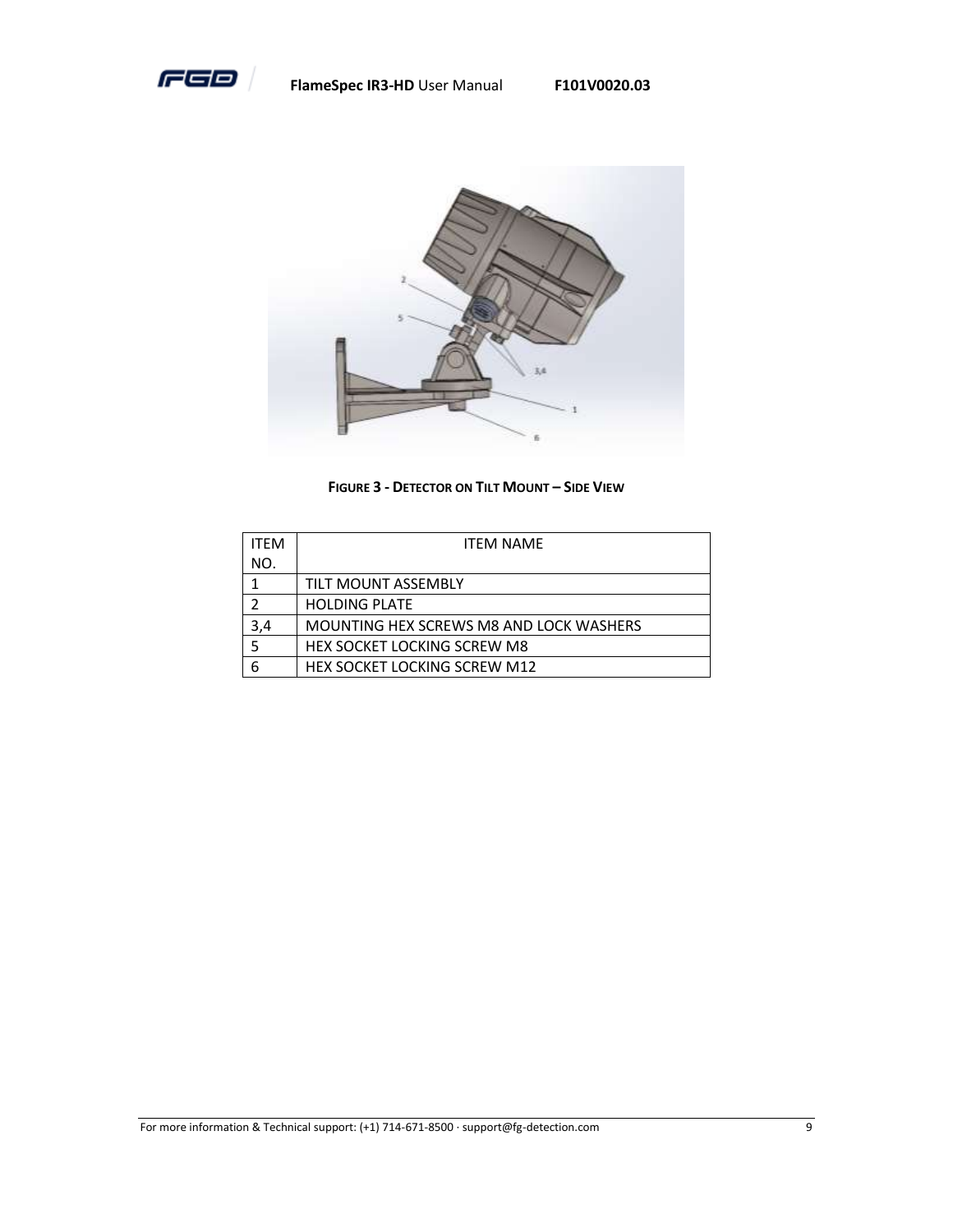

#### <span id="page-14-0"></span>**3 Configuration options**

Some functions of the detector can be configured using an RS-485 modem connected to a computer with the "FDG communicator" software. These configuration options are listed in the following table along with their factory default values.

<span id="page-14-1"></span>

| <b>Function</b>                                         | Options                    | Default Setting      |
|---------------------------------------------------------|----------------------------|----------------------|
| Sensitivity                                             | Low, Medium, High, Extreme | Medium               |
| Ultra-fast detection                                    | Disabled, Enabled          | Disabled             |
| Alarm delay                                             | 0, 5, 10, 20 or 30 seconds | 0 seconds (no delay) |
| Alarm latch                                             | Disabled, Enabled          | Disabled             |
| Window heater                                           | Disabled, Enabled          | Enabled              |
| Video module                                            | Disabled, Enabled          | Enabled              |
| Post alarm video recording duration   1, 2 or 3 minutes |                            | 1 minute             |
| Video analog output                                     | Disabled, NTSC, PAL        | Disabled             |
| Modbus address                                          | $1 - 247$                  | 1                    |
| Manual BIT - Alarm Output Test                          | Disabled, Enabled          | <b>Disabled</b>      |

#### **TABLE 1: DETECTOR CONFIGURATION OPTIONS**

• Note: Medium sensitivity setting allows detection of a  $1x1ft^2(0.1m^2)$  N-heptane pan fire at a distance of 100ft (30m).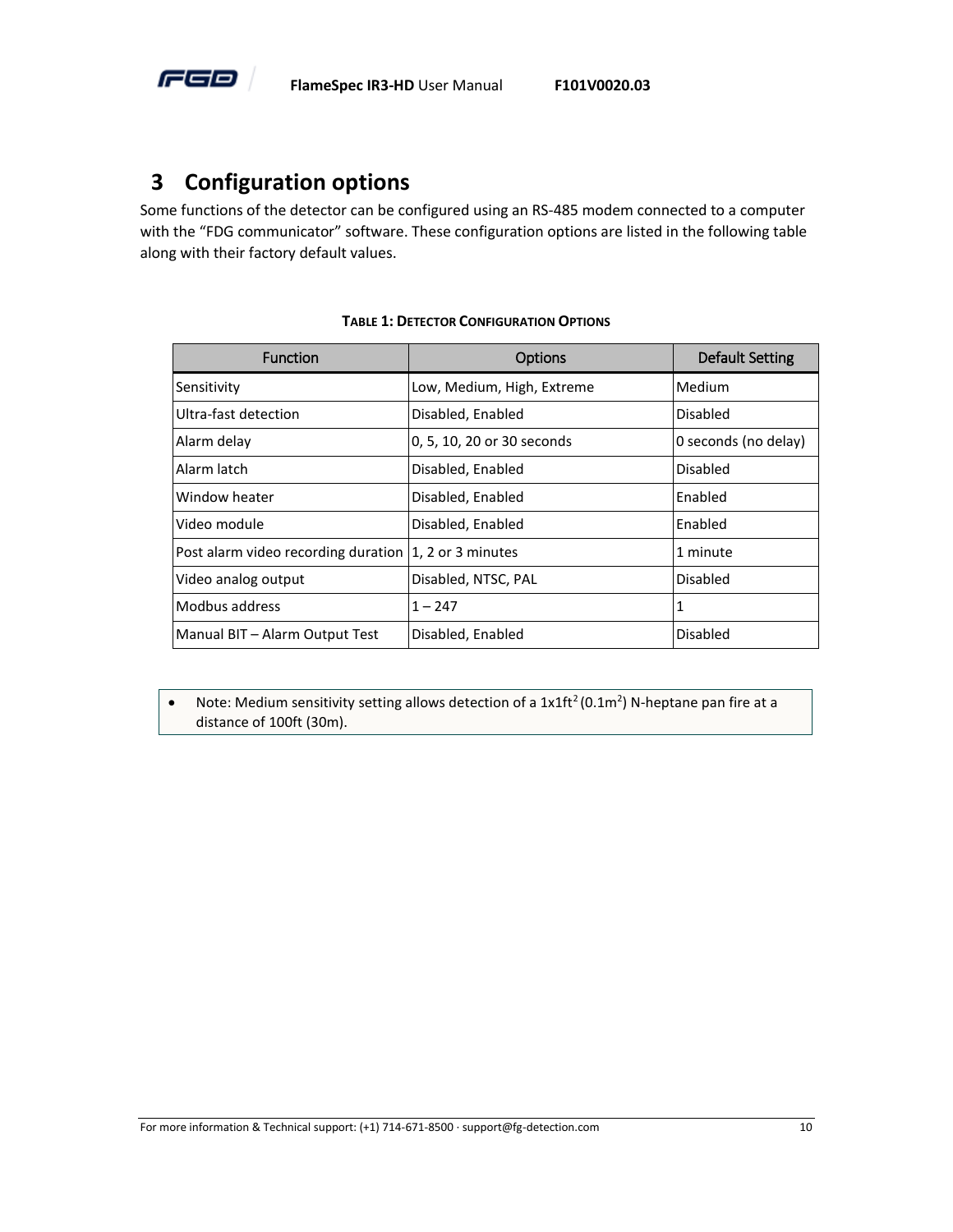

#### <span id="page-15-0"></span>**3.1 Sensitivity**

<span id="page-15-5"></span>The detector can be configured to one of four sensitivity levels: low, medium, high and extreme. The following table lists for each sensitivity setting the maximum distance, in which a standard fire<sup>1</sup> would be reliably detected.

| <b>Sensitivity level</b> | Detection distance in feet (meters) |
|--------------------------|-------------------------------------|
| Low                      | 50(15)                              |
| Medium                   | 100 (30)                            |
| High                     | 200(60)                             |
| Extreme                  | 260 (80)                            |

**TABLE 2: SENSITIVITY LEVELS**

Further details about the response characteristics of the detector at the different sensitivity settings can be found i[n Appendix A.](#page-31-0)

#### <span id="page-15-1"></span>**3.2 Ultra-Fast Detection**

The ultra-fast detection feature allows detection of fireballs and explosions at 40 milliseconds. This feature can be disabled or enabled regardless of the alarm delay configuration.

#### <span id="page-15-2"></span>**3.3 Alarm Delay**

When a flame is detected, the flame detector delays the execution of the alarm outputs by the configured time period. After this time delay, the detector re-evaluates the situation. If a flame is still detected the alarm outputs are activated.

#### <span id="page-15-3"></span>**3.4 Alarm Latch**

If alarm latch is enabled, the detector outputs will remain in alarm mode even after a flame is no longer detected. To return the detector outputs to normal mode the detector must be powered down and restarted.

#### <span id="page-15-4"></span>**3.5 Window Heater**

 $\overline{a}$ 

The detector is equipped with a heater to prevent condensation and icing on the window. If enabled, the heater is operated automatically depending on temperature.

<sup>&</sup>lt;sup>1</sup> A standard fire is defined as a 1x1 ft<sup>2</sup> (0.1 m<sup>2</sup>) N-heptane pan fire, with maximum wind speed of 6.5 ft/s (2 m/s).

For more information & Technical support: (+1) 714-671-8500 · support@fg-detection.com 11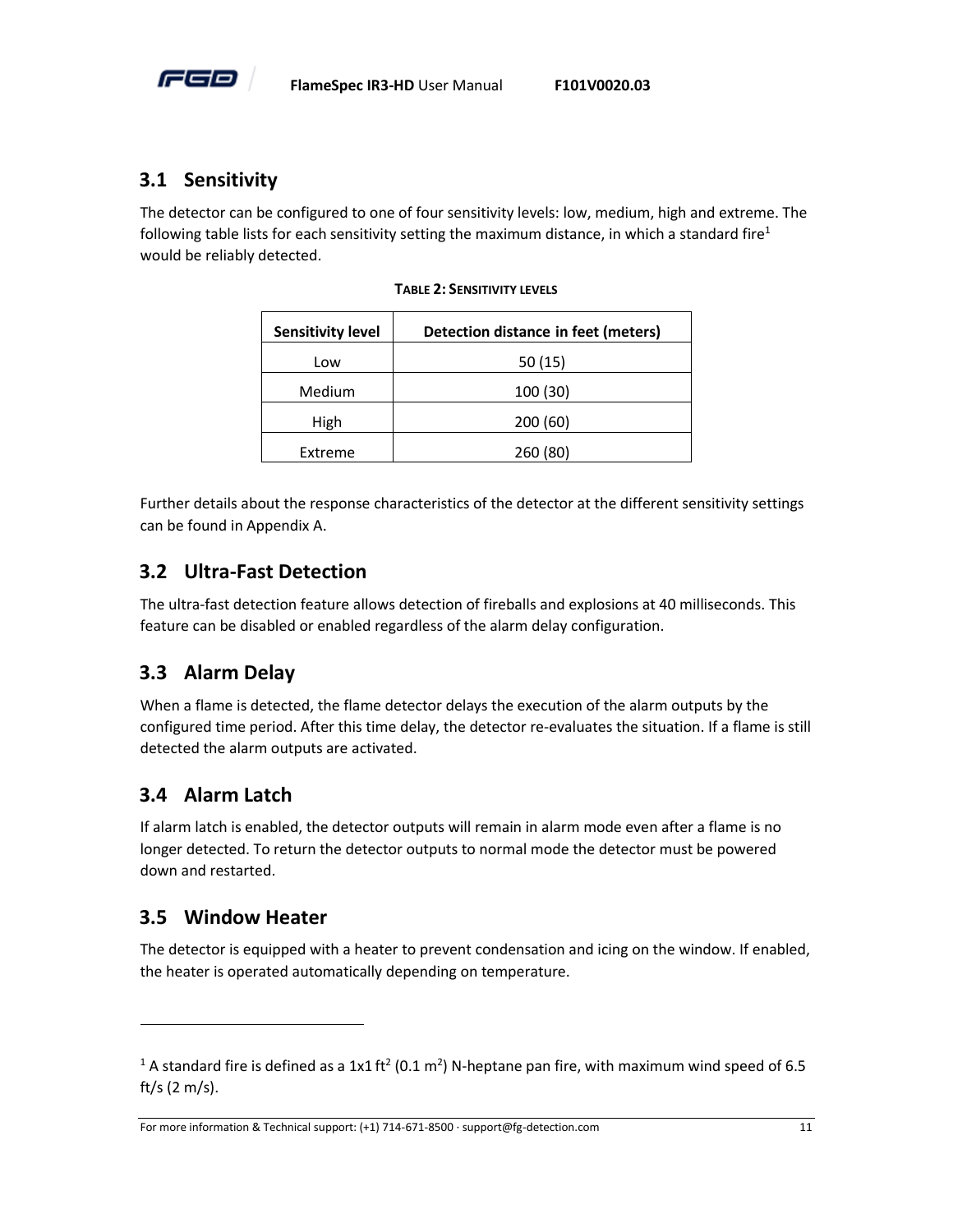

#### <span id="page-16-0"></span>**3.6 Video settings**

The detector is equipped with a video camera and processing module. If enabled ("Video module" setting) the detector provides video outputs and records flame alarm events. The events are recorded from 1 minute before the flame was detected to 1, 2 or 3 minutes after (depending on the "post alarm video recording duration" setting).

Digital video output is provided via ethernet and ONVIF Profile S protocol. Composite (analog) video output is provided in NTSC or PAL format, depending on the "Video analog output" setting.

#### <span id="page-16-1"></span>**3.7 Modbus Address**

The detector can communicate with the "FGD communicator" software using a Modbus RTU compatible protocol on RS-485. This protocol allows for a network of detectors to be connected, each with a unique Modbus address. The address of the detector can be set to any value in the range 1–247.

#### <span id="page-16-2"></span>**3.8 Manual BIT – Alarm Output Test**

When enabled, the alarm outputs are activated when a **Manual** BIT is initiated. See section [5.2](#page-23-0) – "[Testing](#page-23-0)" for details.



**Make sure to disable all fire extinguishing actions or alarms connected to the detector when the manual BIT is initiated and the "Manual BIT – Alarm Output Test" is enabled as the Manual BIT will set the 0-20mA terminal to 20mA and close the alarm relay.**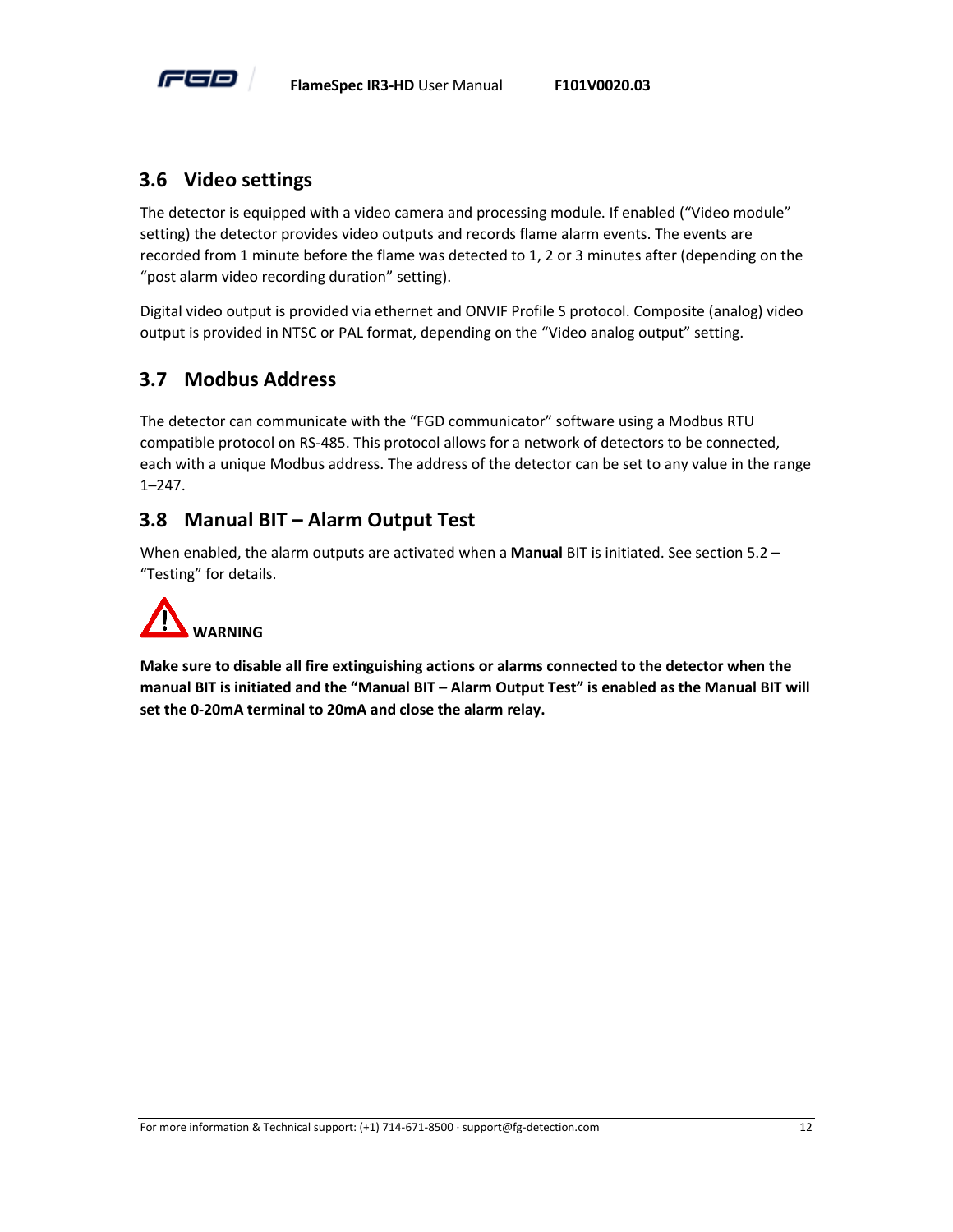

<span id="page-17-0"></span>

**The sensor module in the front half of the detector contains no serviceable components and should never be opened. The terminal compartment at the back is the only part of the housing that should be opened by the user.**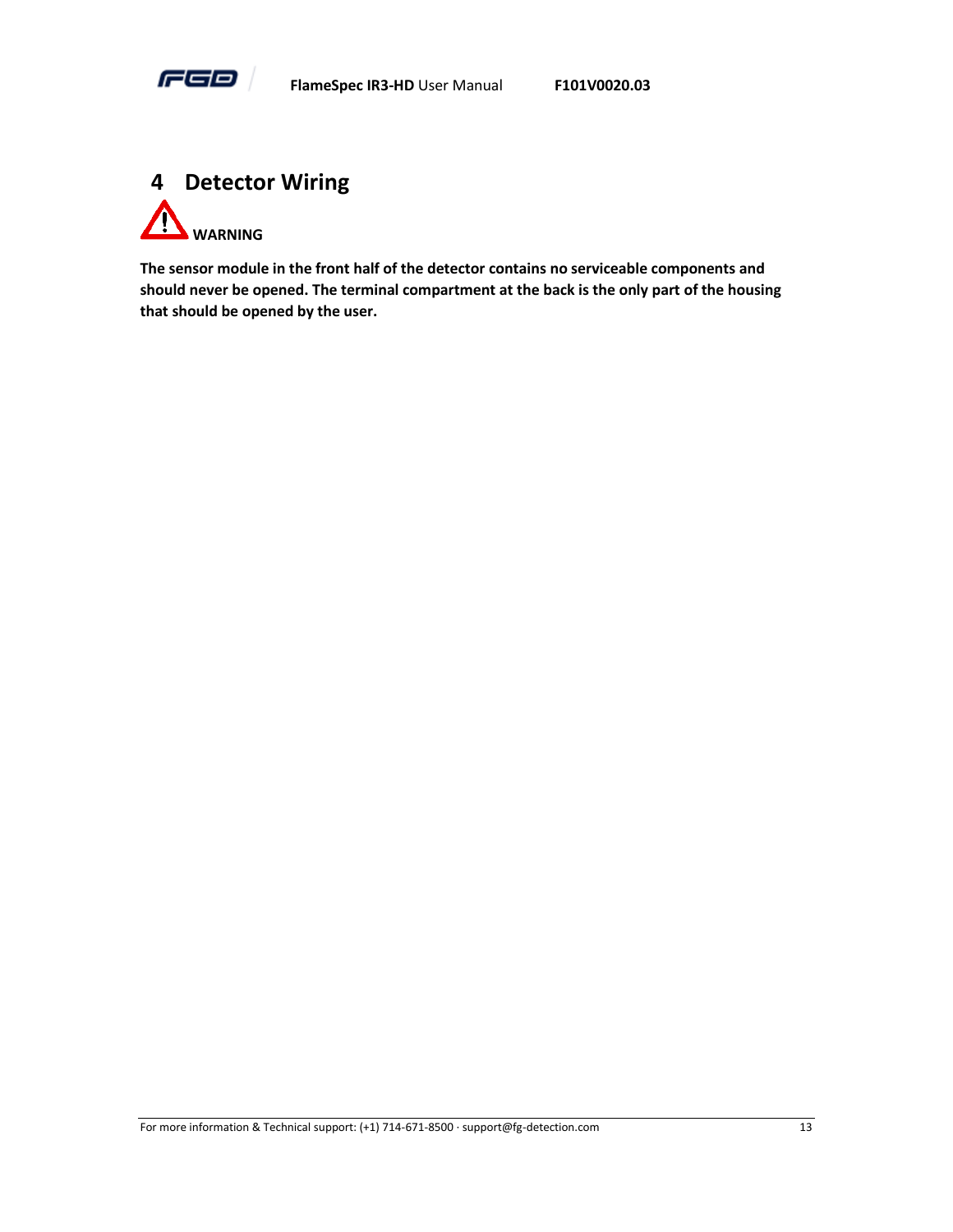

#### <span id="page-18-0"></span>**4.1 Wiring Functions:**

The detector has 20 terminals as defined in the following table:

#### **TABLE 3: TERMINAL CONNECTIONS**

<span id="page-18-1"></span>

| Pin#                    | Function                     | Description                                                                                                                                                                                                    |  |  |
|-------------------------|------------------------------|----------------------------------------------------------------------------------------------------------------------------------------------------------------------------------------------------------------|--|--|
| Ground                  | Ground (earth)               | Connected to a screw on the housing exterior.                                                                                                                                                                  |  |  |
| 1                       | 24 VDC (+)                   | Power supply (18-32 VDC)                                                                                                                                                                                       |  |  |
| $\mathbf{2}$            | 24 VDC (-)                   | Power supply return (OV)                                                                                                                                                                                       |  |  |
| 3                       | $0-20mA+ (In)$               |                                                                                                                                                                                                                |  |  |
| 4                       | 0-20mA- (out)                | This output is used for analog 0-20 mA current output                                                                                                                                                          |  |  |
| 5                       | Fault Relay                  | A normally open SPST contact relay, that is energized (closed) when the                                                                                                                                        |  |  |
| 6                       | Fault Relay COM              | detector is in normal operation, and opens in case of fault.                                                                                                                                                   |  |  |
| $\overline{\mathbf{z}}$ | Alarm Relay (NO)             | A normally open SPST contact relay, that is open in normal operation,                                                                                                                                          |  |  |
| 8                       | Alarm Relay COM              | and closed when fire is detected. This relay can be configured to latch<br>as described in section (3.4).                                                                                                      |  |  |
| 9                       | Analog Video +               | Composite (analog) video output                                                                                                                                                                                |  |  |
| 10                      | Analog Video -               |                                                                                                                                                                                                                |  |  |
| 11                      | 24 VDC (+)                   | Power supply (18-32 VDC)                                                                                                                                                                                       |  |  |
| 12                      | 24 VDC (-)                   | Power supply return (OV)                                                                                                                                                                                       |  |  |
| 13                      | <b>Manual BIT activation</b> | The manual BIT (built-in test) can be initiated by momentarily short<br>circuiting this terminal and one of the "24 VDC (-)" terminals (2 or 12)".<br>See 3.8 Manual BIT - Alarm Output Test for more details. |  |  |
| 14                      | RS 485 (+)                   | RS-485 Modbus communication (used by the "FGD Communicator"                                                                                                                                                    |  |  |
| 15                      | RS 485 (-)                   | software)                                                                                                                                                                                                      |  |  |
| 16                      | Ethernet TX+                 |                                                                                                                                                                                                                |  |  |
| 17                      | <b>Ethernet TX-</b>          | Ethernet communication, used for digital video (with ONVIF profile S                                                                                                                                           |  |  |
| 18                      | Ethernet RX+                 | protocol)                                                                                                                                                                                                      |  |  |
| 19                      | <b>Ethernet RX-</b>          |                                                                                                                                                                                                                |  |  |
| 20                      | Shield                       | This terminal should be left connected to the housing internal ground<br>screw.                                                                                                                                |  |  |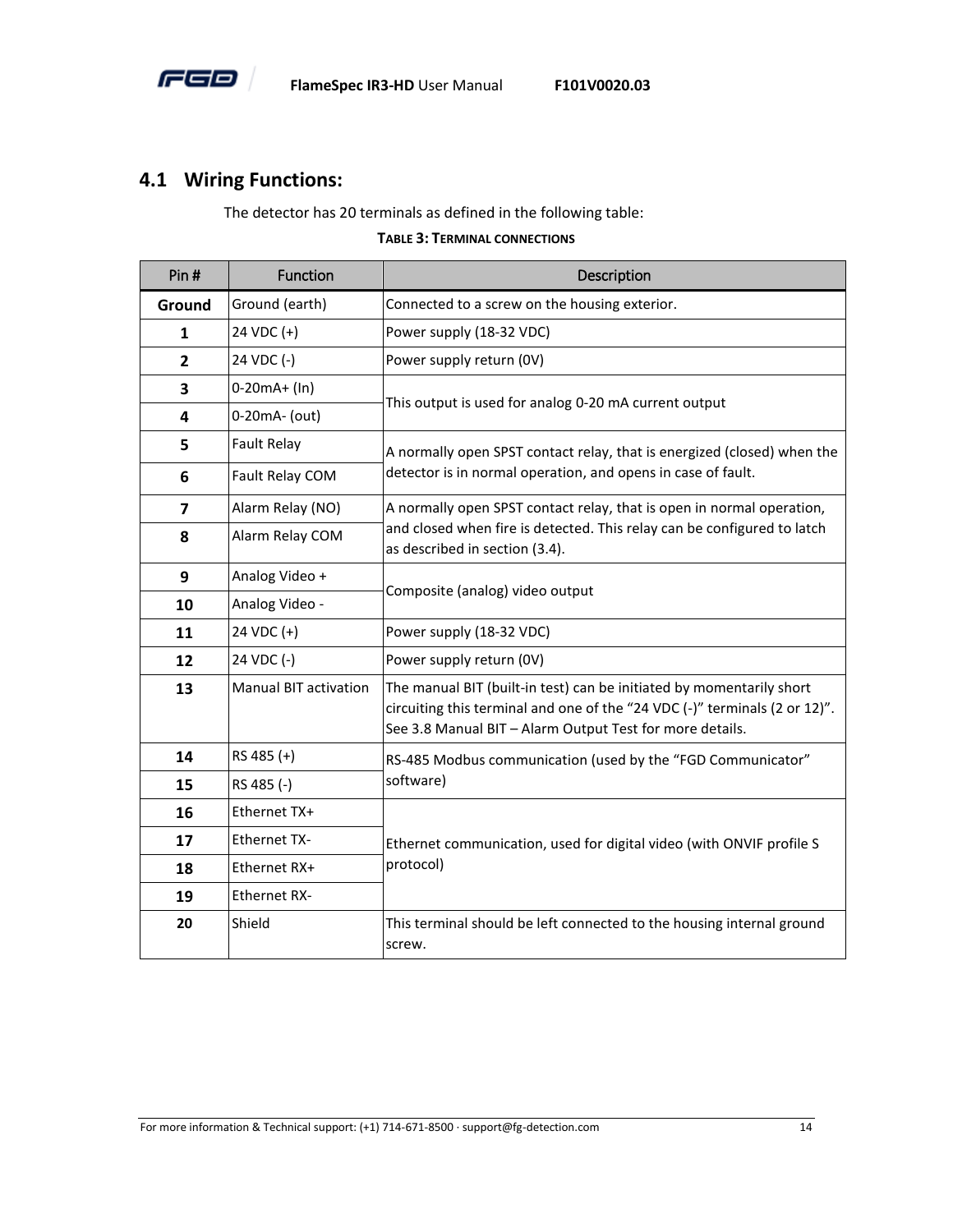

#### <span id="page-19-0"></span>**4.2 Current Output (0-20mA) Wiring**

The detector's 0-20mA current output can act as both a source or a sink transmitter and can be 3 wire or 4-wire connected.

The following drawing shows how to wire the detector to act as a current source isolated transmitter (4-wire connection):



**FIGURE 4 - SOURCE 4-WIRE SCHEME**

<span id="page-19-1"></span>The following drawing shows how to wire the detector to act as a current sink isolated transmitter (4-wire connection):



<span id="page-19-2"></span>**FIGURE 5 - SINK 4-WIRE SCHEME**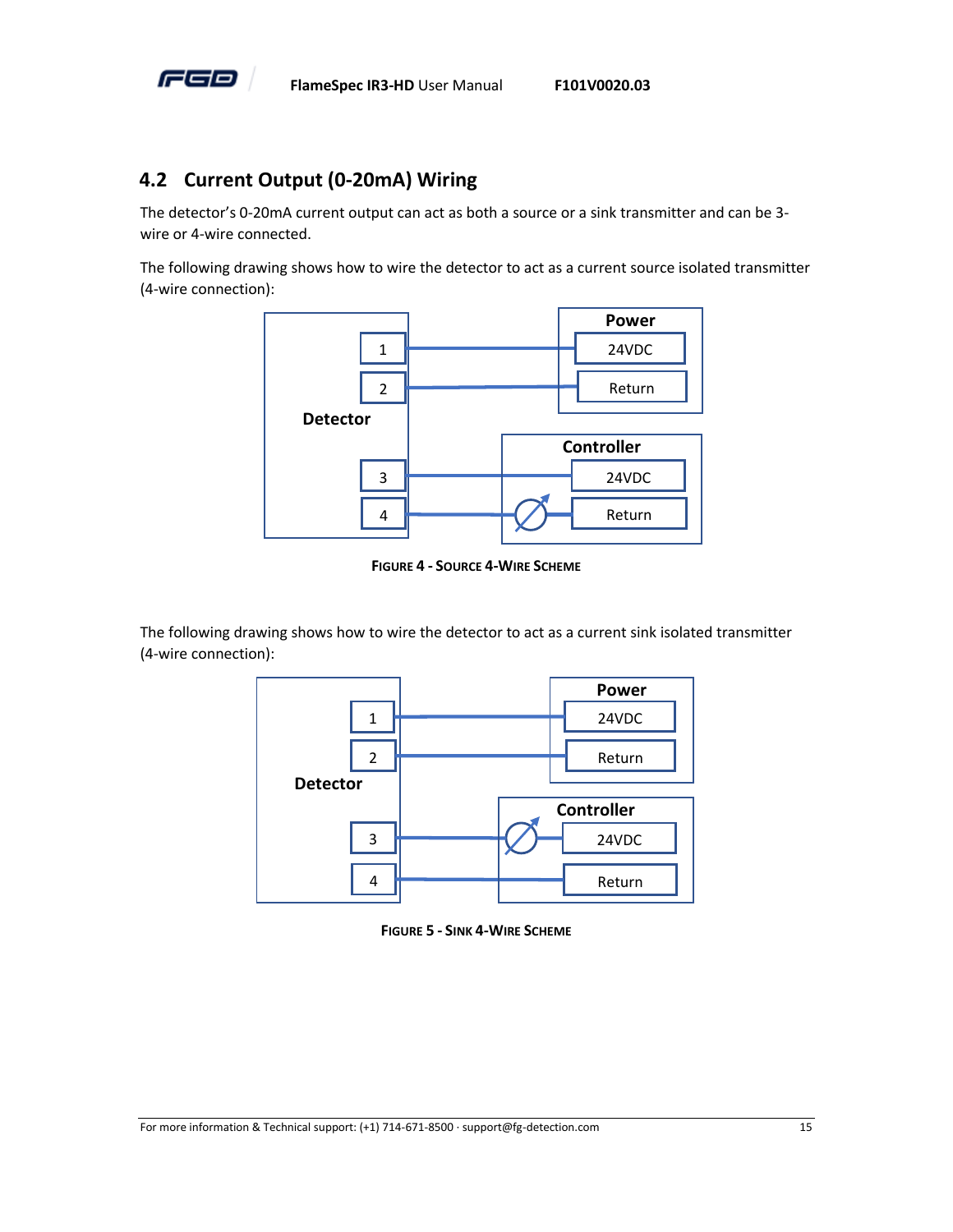

The following drawing shows how to wire the detector to act as a current source non-isolated transmitter (3-wire connection):



**FIGURE 6 - SOURCE 3-WIRE SCHEME**

<span id="page-20-0"></span>The following drawing shows how to wire the detector to act as a current sink non-isolated transmitter (3-wire connection):



<span id="page-20-1"></span>**FIGURE 7 - SINK 3-WIRE SCHEME**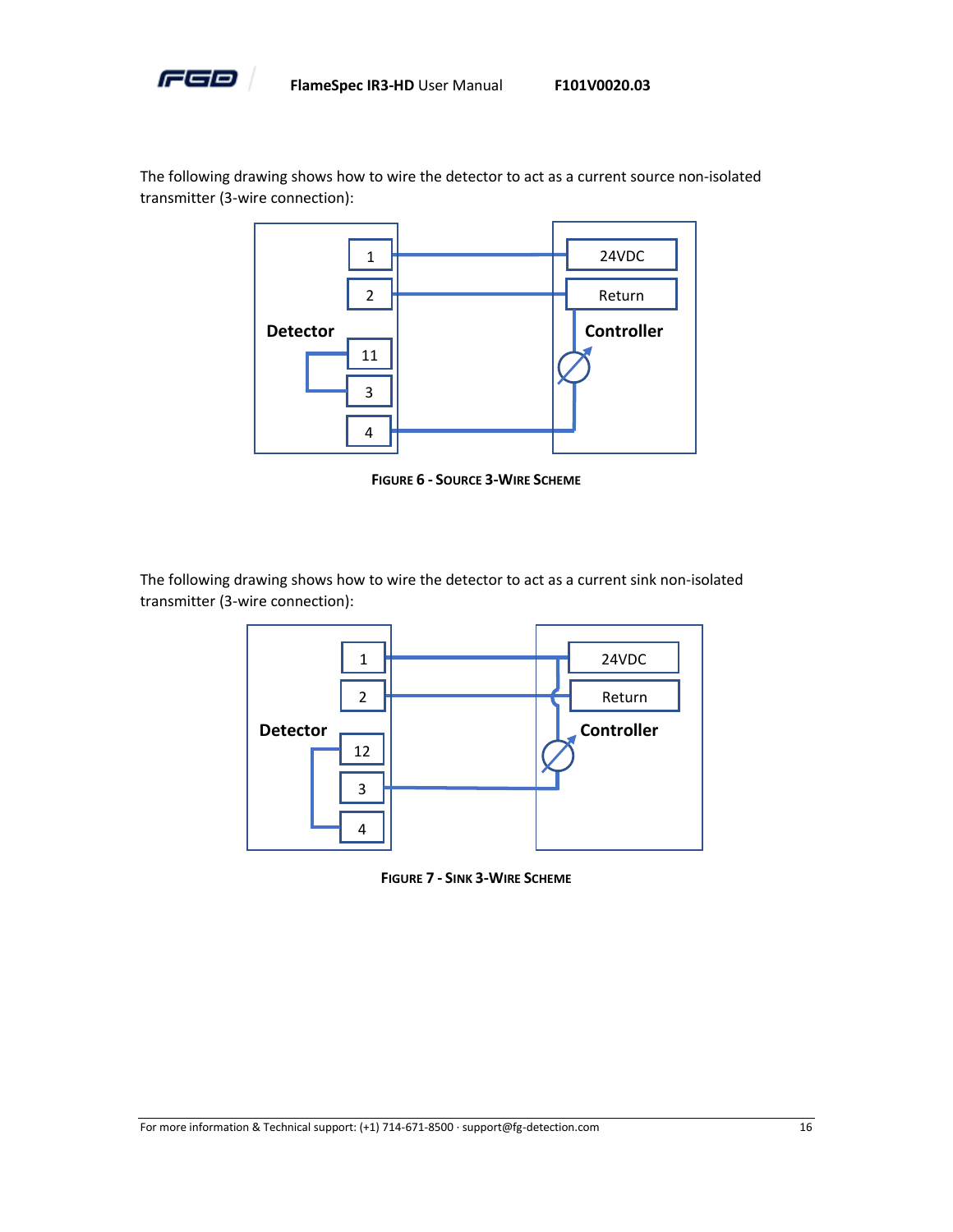

#### <span id="page-21-0"></span>**4.3 RS-485 Communication Network**

Using the RS-485 network capability of the detector and communicator software, it is possible to connect up to 32 detectors in an addressable system with 4 wires only (2 for power and 2 for communication). Using repeaters, the number of detectors can be much larger (32 detectors for each repeater) up to 247 on the same 4 wires. Using the RS-485 network, it is possible to read each detector's status (fault, alarm) and to initiate a BIT to each detector individually.

The detector communicates via RS-485 with a Modbus RTU compatible protocol. For more details on the communication protocol, please consult with FGD.



<span id="page-21-1"></span>**FIGURE 8 - RS-485 NETWORKING**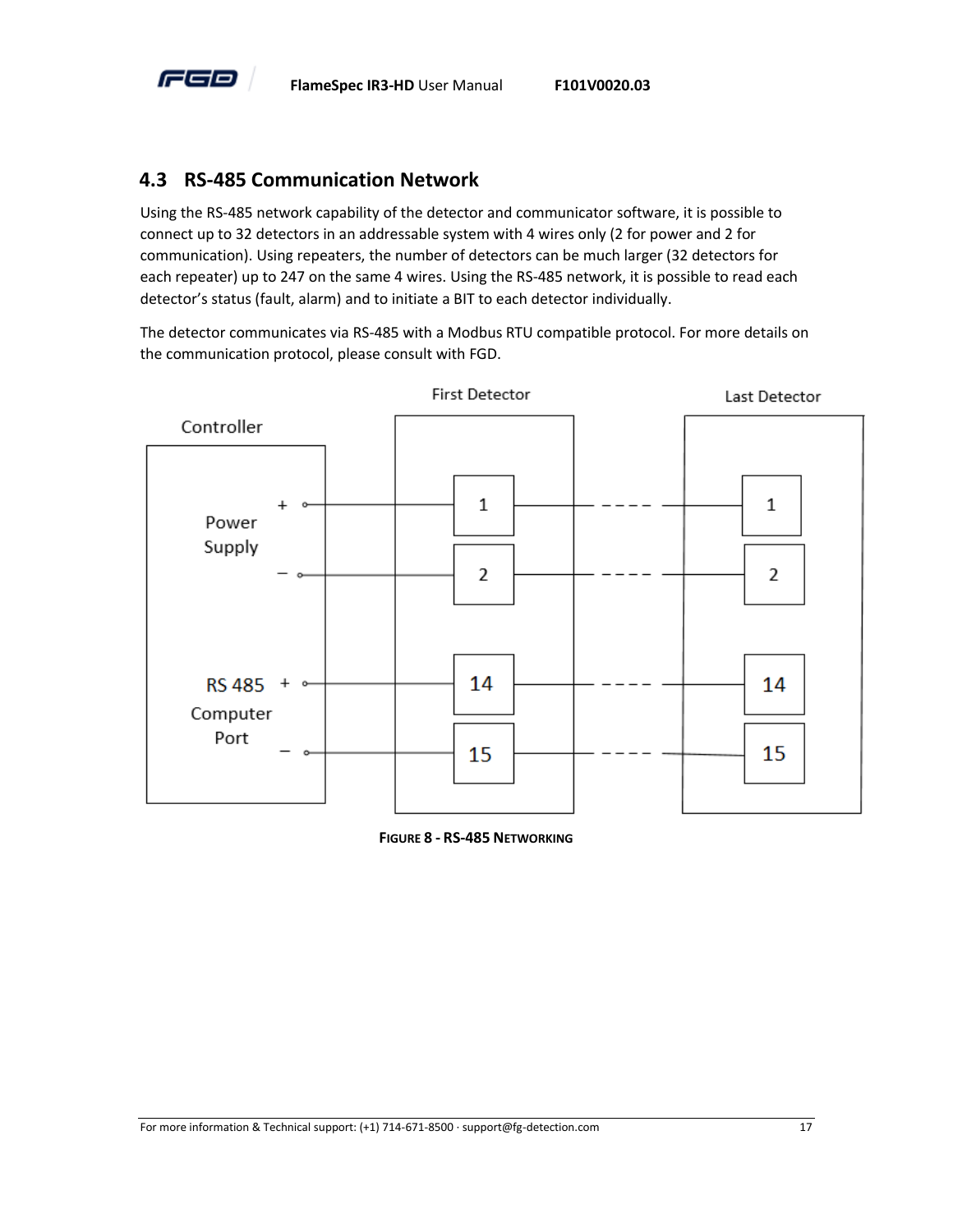

#### <span id="page-22-0"></span>**5 Operation**

The FlameSpec-IR3-HD is a triple-IR flame detector that includes a built-in high-definition video camera module. The video module automatically records video of alarm events, and can provide live video of the detection zone to a screen in the control room.

The detector is ready for detecting fire approximately 30 seconds after power up. During this startup time the LED flashes Yellow. If the startup is successful, the indication LED turns to green, the 0-20mA indicates 4mA and the fault relay is closed. The video module starts operating approximately 2 minutes after power up.

Detector configuration settings can be changed as described in section [3.](#page-14-0)

To restart the detector, turn off and then turn on the power.

#### <span id="page-22-1"></span>**5.1 Output Signals**

The detector has the following output signals:

- Current output (0–20mA)
- Relays (Fault and Alarm)
- RS-485
- Tri-color LED

#### **TABLE 4:OUTPUT SIGNALS**

<span id="page-22-2"></span>

|                       | Startup            | <b>Fault</b>       | <b>Dirty Window</b> | Normal        | Fire Alarm    |
|-----------------------|--------------------|--------------------|---------------------|---------------|---------------|
| $0 - 20mA$            | 1mA                | 1mA                | 2 <sub>m</sub> A    | 4mA           | 20mA          |
| Fault Relay (NO)      | Open               | Open               | Open                | <b>Closed</b> | <b>Closed</b> |
| <b>Alarm Relay NO</b> | Open               | Open               | Open                | Open          | <b>Closed</b> |
| <b>LED</b>            | Flashing<br>Yellow | Flashing<br>Yellow | Yellow              | Green         | Red           |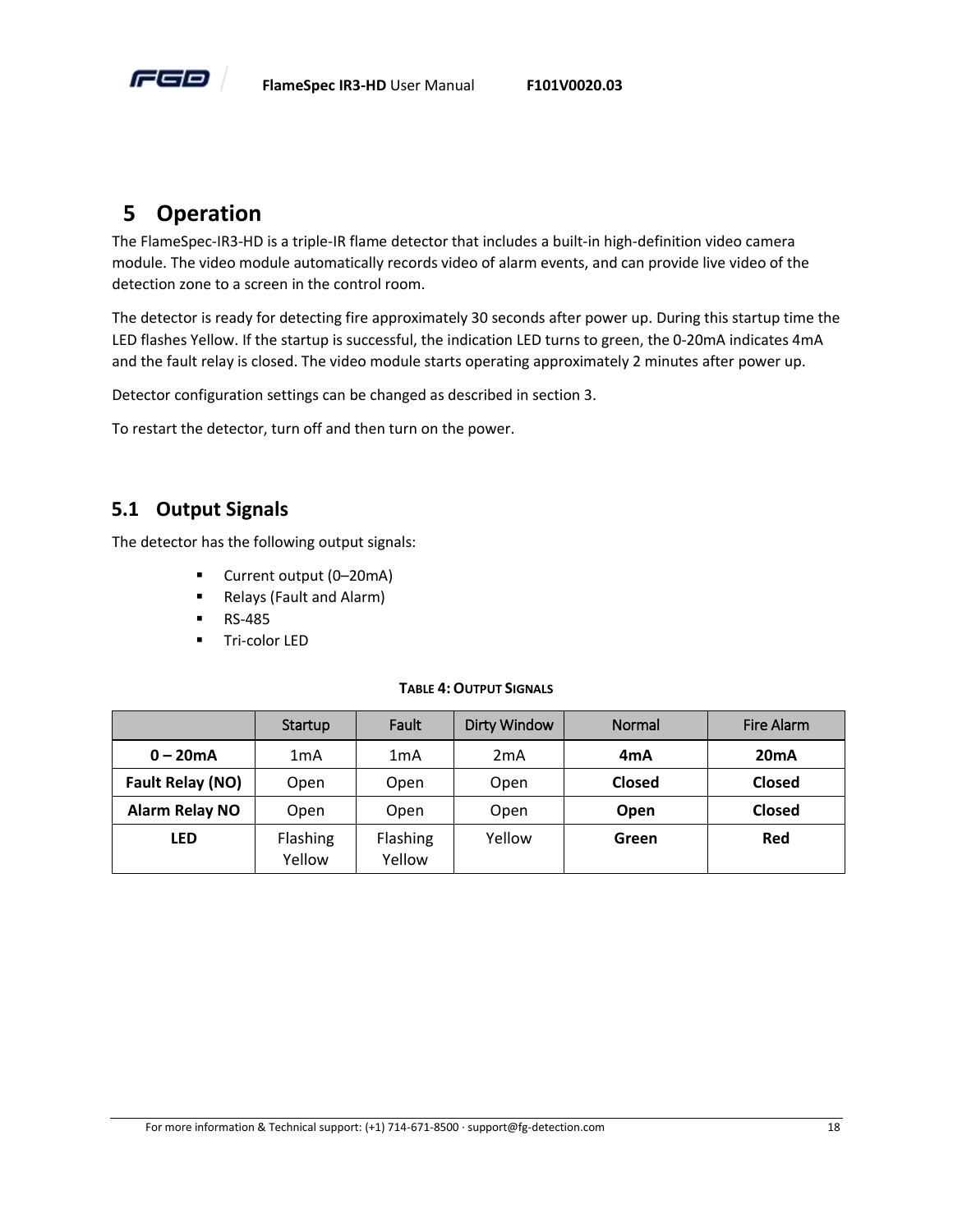

#### <span id="page-23-0"></span>**5.2 Testing**

The detector has a Built-In-Test (BIT) capability to ensure proper operation and to make sure that the window is not dirty. The BIT process runs automatically at startup and periodically during the operation of the detector. The BIT can also be initiated manually by short circuiting the "Manual BIT" terminal and the "24 VDC (-)" terminal for one second (se[e Table 3\)](#page-18-1) or by using the FGD communicator software (connected through RS-485).

In case of "Dirty Window" fault the detector may still detect flames but at a lower sensitivity.

When "Manual BIT – [Alarm Output Test](#page-16-2)" feature is enabled (see section [3.8\)](#page-16-2), a successful Manual BIT will activate the following alarm outputs for a few seconds:

- 1. The led in the front of the detector will turn red.
- 2. The 0-20mA current output will be set to 20mA.
- 3. The alarm relay will close.
- 4. Video will indicate fire.
- 5. Video recording will be activated.



**Make sure to disable all fire extinguishing actions or alarms connected to the detector, when the manual BIT is initiated and the "Manual BIT – Alarm Output Test" is enabled, as the manual BIT will set the 0-20mA terminal to 20mA and close the alarm relay.**

#### <span id="page-23-1"></span>**5.3 Maintenance**

After powering up, the detector should work maintenance free with the exception of optical window cleaning and an annual fire detection operational test.



**The sensor module in the front half of the detector contains no serviceable components and should never be opened. The terminal compartment at the back is the only part of the housing that should be opened by the user.** 

**Any violation of these instructions will invalidate the warranty.**

5.3.1 Cleaning Procedure To clean the detector: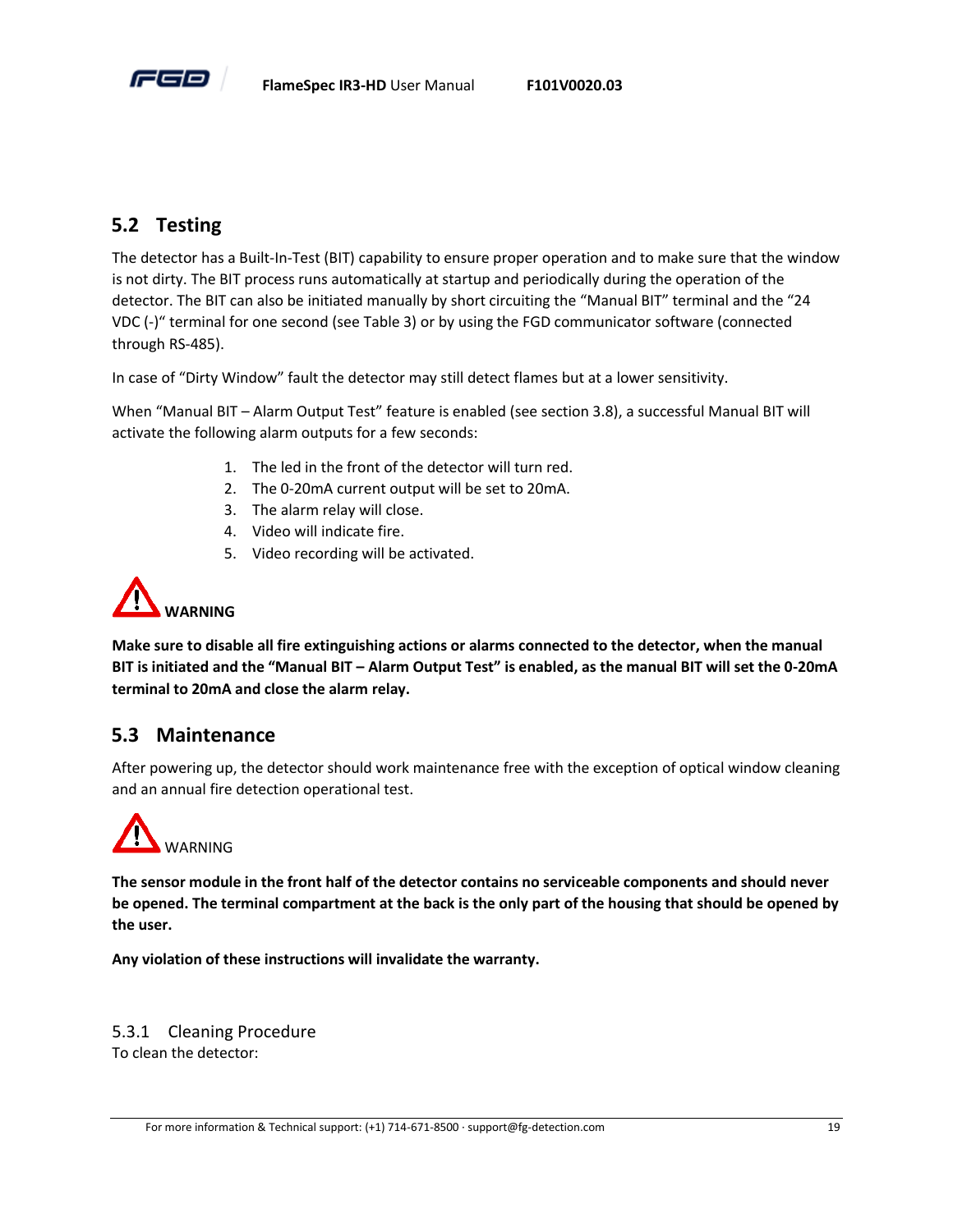

- **a)** Disconnect the power to the unit and disable/inhibit any extinguishing equipment that is connected to the unit.
- **b)** Use water and detergent to clean the detector viewing window and reflector. Rinse with a soft cloth, cotton swab, or tissue.
- **c)** Where dust, dirt or moisture accumulates on the window, first clean the window with a soft optical cloth and detergent, and then rinse with a clean soft cloth, cotton swab, or tissue.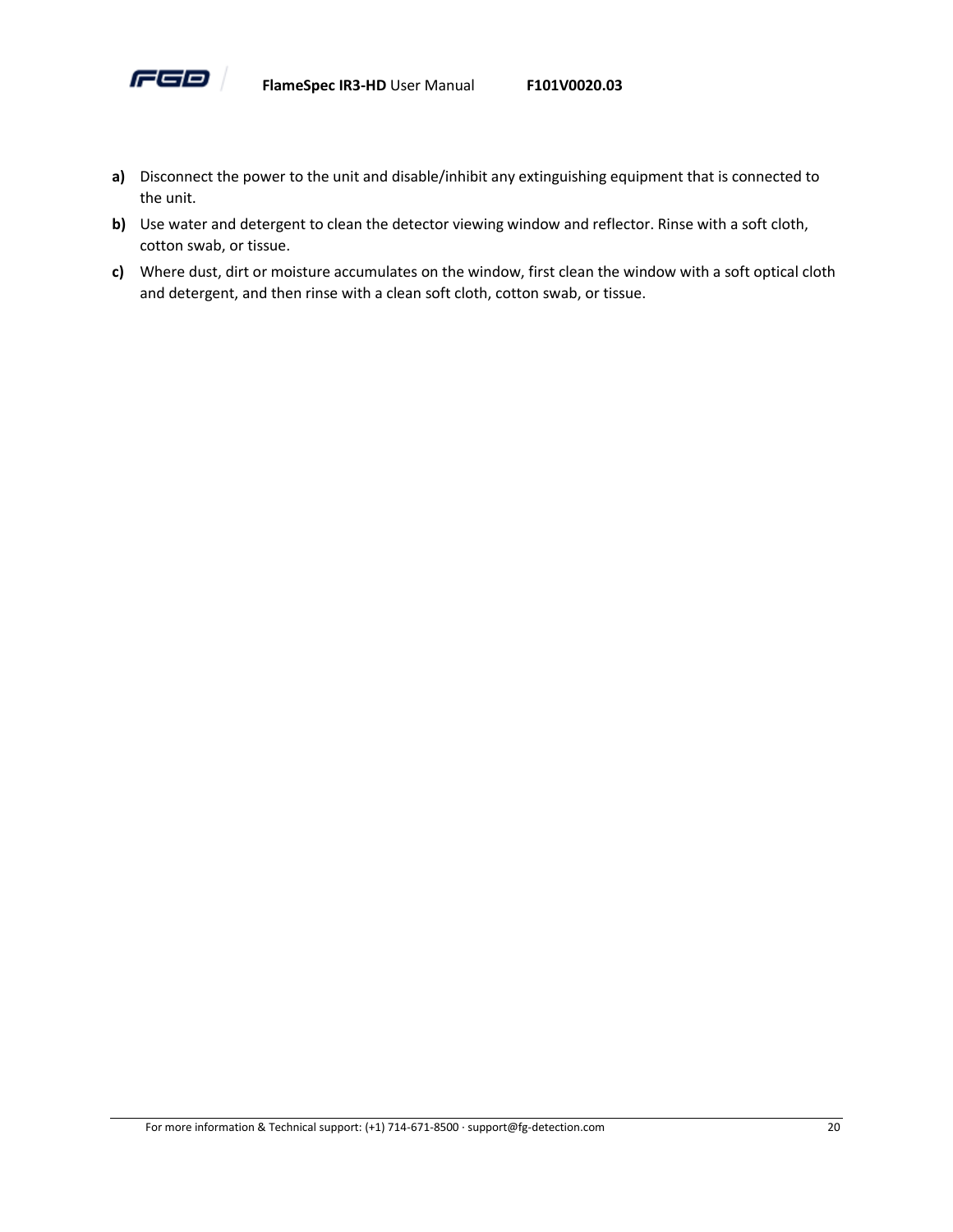

#### <span id="page-25-0"></span>**5.4 Troubleshooting**

In case of problem in the operation of the detector, please consult with the following table before calling for help:

| <b>Problem</b>                                                                           | <b>Possible Cause</b>                                                                  | <b>Corrective Action</b>                                                                                                                                                             |
|------------------------------------------------------------------------------------------|----------------------------------------------------------------------------------------|--------------------------------------------------------------------------------------------------------------------------------------------------------------------------------------|
| LEDs Off<br>Fault Relay is open<br>Current output at OmA                                 | No power to the unit                                                                   | Check that the power is<br>$\bullet$<br>connected to the detector.<br>Check power polarity.<br>$\bullet$<br>Check wiring in the detector.<br>$\bullet$                               |
| Yellow LED constantly on<br>Fault Relay is open<br>Current output at OmA                 | Power problems                                                                         | Check the voltage between the<br>"24VDC (+)" and "24VDC (-)"<br>terminals to verify that it is in the<br>allowed range (see section 6.3).                                            |
| Yellow LED constantly on<br>Fault Relay is open<br>0-20mA at 2mA                         | <b>BIT Fault</b>                                                                       | Clean detector window.<br>$\bullet$<br>Restart the detector (by turning<br>$\bullet$<br>the power off and then back on).                                                             |
| Red LED constantly on                                                                    | Detector is in alarm latch<br>mode                                                     | Restart the detector (by turning the<br>power off and then back on).                                                                                                                 |
| Alarm Relay closed and<br>current output is at 20mA                                      | Detector is exposed to a flame                                                         | Check cause of alarm.<br>$\bullet$<br>If caused by "friendly fire", re-<br>$\bullet$<br>position the detector so that it is<br>not affected by it.                                   |
| Green Led constantly on<br>Fault Relay closed.<br>No analog Video.                       | Analog Video is not<br>$\bullet$<br>configured properly<br>Wiring problem<br>$\bullet$ | Make sure the "Video Analog<br>$\bullet$<br>Output" setting is configured to<br>NTSC or PAL (according to the<br>CCTV system used).<br>Check video wiring and polarity.<br>$\bullet$ |
| Green Led constantly on<br>Fault Relay closed.<br>No digital Video (through<br>ethernet) | Wiring or software problem                                                             | Check wiring and polarity.<br>$\bullet$<br>Check ONVIF Client software.<br>$\bullet$                                                                                                 |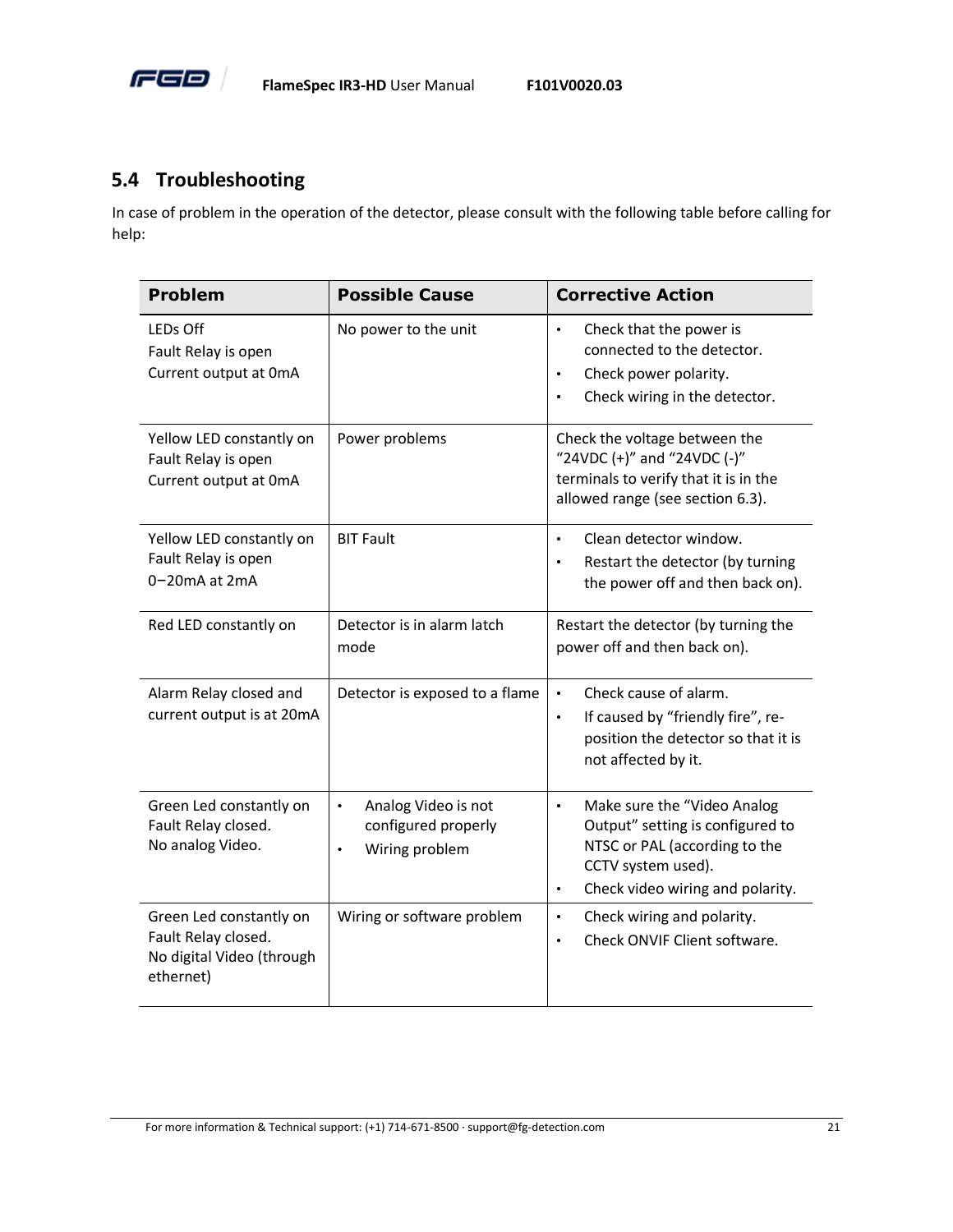

#### <span id="page-26-0"></span>**6 Specifications**

#### <span id="page-26-1"></span>**6.1 Fire Detection**

- Detection time and distance:
	- o 40ms for fast fire burst or explosion
	- $\circ$  1.5s for 1ft<sup>2</sup> (0.1m<sup>2</sup>) N-heptane pan fire at 100 ft (30m)
	- $\circ$  4s for 1ft<sup>2</sup> (0.1m<sup>2</sup>) N-heptane pan fire at 230 ft (70m)
- Field of view: 90° Horizontal, 75° Vertical
- Time Delay: 0-30 seconds (adjustable)
- Built-in test: Automatic and Manual

#### <span id="page-26-2"></span>**6.2 Video functionality**

- HD Video allowing clear imaging of fire and people at 100ft. (30m) distance.
- Video recording of alarm events 1 minute before and up to 3 minutes after the flame is detected.
- System integration protocol: ONVIF (Open Network Video Interface Forum) Profile S

#### <span id="page-26-3"></span>**6.3 Electrical Specifications**

- Operating Voltage: 24 VDC nominal (18-32 VDC)
- Current Consumption:
	- o Standby 180mA
	- o Maximum 250mA all systems in operation (including window heater)
- Cable Entries: 2x conduit entries 3/4" 14NPT or M25x1.5
- Wiring: 12-20AWG (2.5-0.35mm<sup>2</sup>)

#### <span id="page-26-4"></span>**6.4 Outputs**

 $\overline{a}$ 

- Relays: Volt-free contacts rated 2A at 30 VDC
	- o Alarm: Normally open and normally closed
	- $\circ$  Fault<sup>2</sup>: Normally open energized

For more information & Technical support: (+1) 714-671-8500 · support@fg-detection.com 22

<sup>&</sup>lt;sup>2</sup> The FAULT relay will normally be energized and the contact will be closed during normal operation of the detector. The contact will be open at fault condition or low voltage.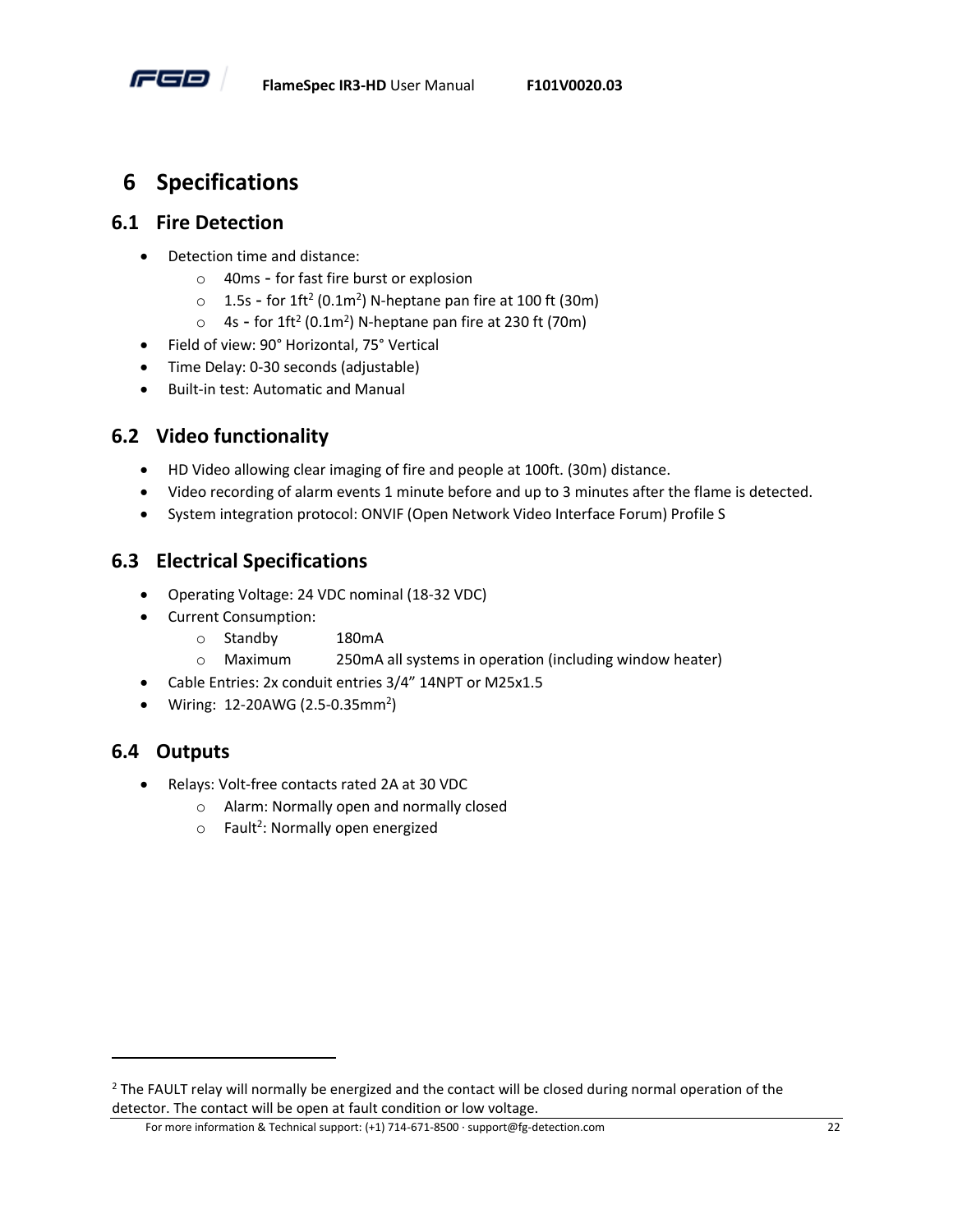

• 0-20mA (stepped) current output: 3 wire and 4 wire configurations (sink and source).

The 0-20 mA output at different detectors status are define at the below table. The max load of 0-20 is max 500 ohm at 18-32 VDC. The 0-20 mA is sink isolated and can be configured as source.

| Detector status  | Output                   |
|------------------|--------------------------|
| Fault            | 0 mA or $1$ mA $\pm$ 10% |
| <b>BIT</b> fault | 2 mA ±10%                |
| Normal           | 4 mA ±10%                |
| Alarm            | 20 mA ±5%                |

- Tri-colour LED indication
- Modbus RTU compatible protocol on RS-485
- Digital Video: IP network IEEE 802.3 10Base-t

#### <span id="page-27-0"></span>**6.5 Mechanical Specifications**

- Size: 7.87 x 5.12× 5.12″ (200×130×130mm)
- Weight:
	- o Detector (Stainless Steel 316): 9.8 lbs. (4.4 kg)
	- o Tilt mount (Stainless steel 316): 5.4 lbs. (2.4 kg)

#### <span id="page-27-1"></span>**6.6 Environmental Specifications**

- Temperature Range:
	- $\circ$  Operating -67°F to +167°F (-55°C to +75°C)
	- o Option  $-67°$ F to + 185°F (-55°C to +85°C)
	- o Storage  $-67°$ F to + 185°F (-55°C to +85°C)
- Humidity: up to 99%, non-condensing
- Ingress Protection: IP66 & 68; NEMA 4X & 6P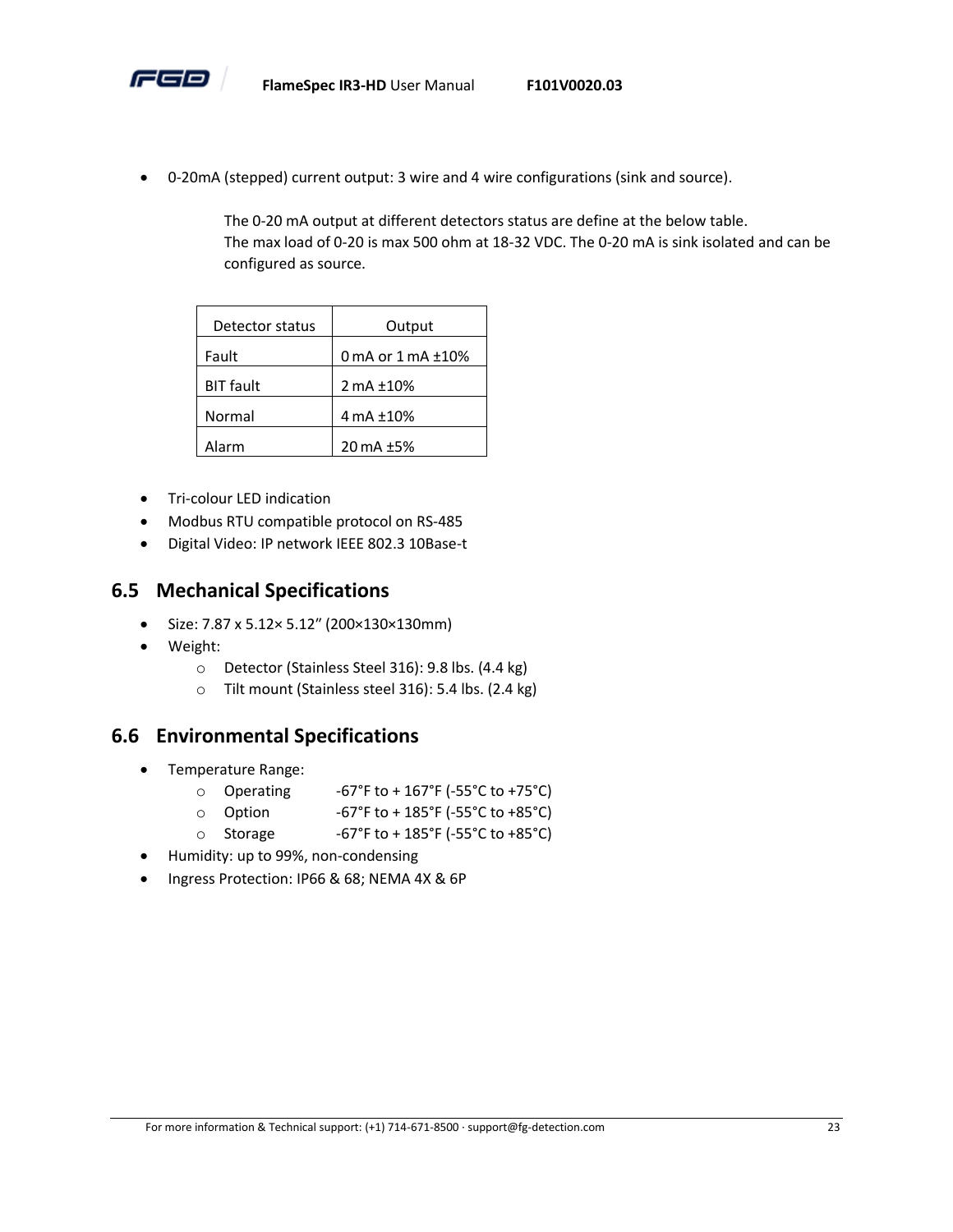

#### <span id="page-28-0"></span>**6.7 Label Figures**

#### 6.7.1 Ex db



#### 6.7.2 Ex db eb

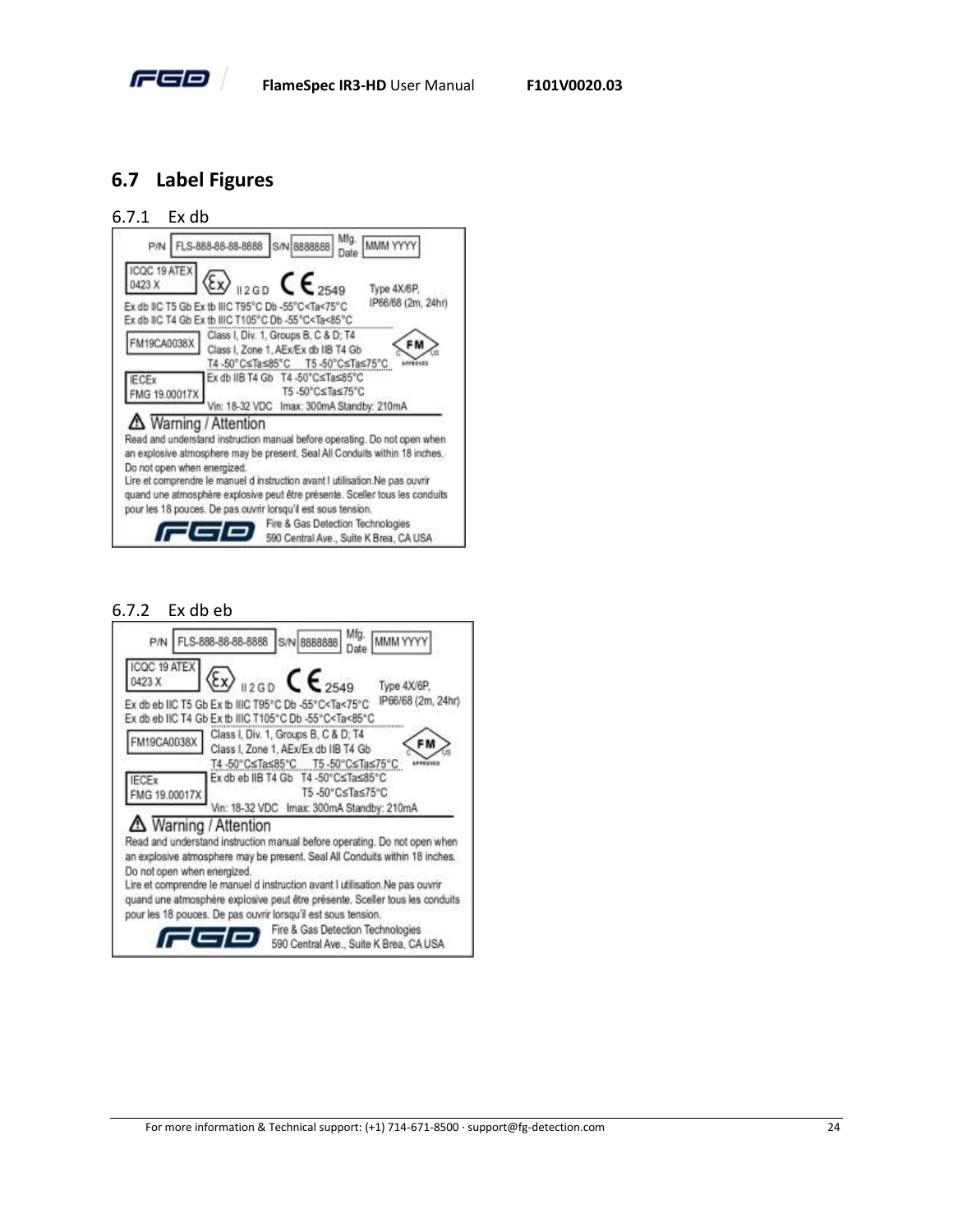

#### <span id="page-29-0"></span>**6.8 Approvals**

Note: All items are designed and tested to meet the relevant requirements.

- Explosion proof:
	- o ATEX: II 2 G D

Ex db IIC T5 Gb or Ex db eb IIC T5 Gb and Ex tb IIIC T95°C Db -55°C<Ta<75°C Ex db IIC T4 Gb or Ex db eb IIC T4 Gb and Ex tb IIIC T105°C Db -55°C<Ta<85°C

- o IECEx: Ex db eb IIB T5 Gb or Ex db IIB T5 Gb -50°C≤Ta≤75°C Ex db eb IIB T4 Gb or Ex db IIB T4 Gb -50°C≤Ta≤85°C
- o FM & FMC:

Class I, Div. 1, Groups B, C & D; T4 Class I, Zone 1, AEx/Ex db IIB T4 Gb T4 -50°C≤Ta≤85°C T5 -50°C≤Ta≤75°C

- Performance:
	- o ANSI FM 3260
	- o EN 54-10 (pending)
- Functional safety (pending): SIL 2 per IEC 61508
- DNV GL (pending): Standard DNVGL-CG-0339 for open deck locations Temperature class D; Vibration Class A, B and C
- EAC CU TR (pending)

#### <span id="page-29-1"></span>**6.9 Electromagnetic Compatibility**

The detector fully complies with EMC directive 2014/30/EU and protected against interference caused by RFI and EMI. The cables to the detector must be shielded and the detector must be grounded in order to comply to the EMC directive.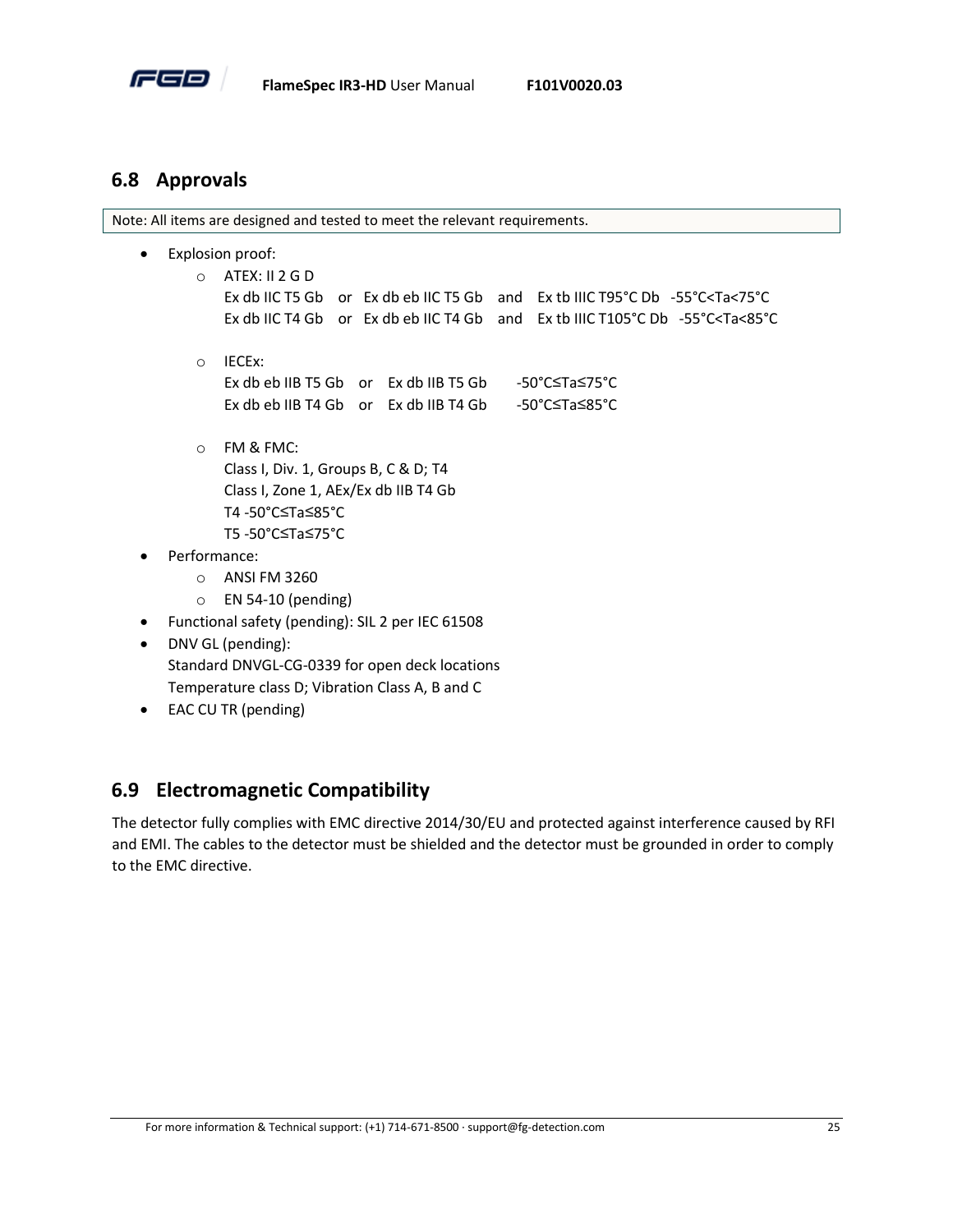

#### <span id="page-30-0"></span>**7 Warranty**

FIRE & GAS DETECTION TECHNOLOGIES INC. agrees to extend to Purchaser/Distributor a warranty on the FIRE & GAS DETECTION TECHNOLOGIES INC. supplied components of the FlameSpec products. FIRE & GAS DETECTION TECHNOLOGIES INC. warrants to Purchaser/Distributor that the products are free from defects in materials and workmanship for a period of five (5) years, commencing with the date of delivery to Purchaser/Distributor. FIRE & GAS DETECTION TECHNOLOGIES INC. expressly excludes damage incurred in transit from the factory or other damage due to abuse, misuse, improper installation, lack of maintenance or "Act of God" which are above and beyond its control. FIRE & GAS DETECTION TECHNOLOGIES INC. will, upon receipt of any defective product, transportation prepaid, repair or replace it at its sole discretion if found to have been defective when shipped. Said repair or replacement is FIRE & GAS DETECTION TECHNOLOGIES INC. sole liability under this warranty and FIRE & GAS DETECTION TECHNOLOGIES INC. liability shall be limited to repair or replacement of the component found defective and shall not include any liability for consequential or other damages. The customer is responsible for all freight charges and taxes due on shipments both ways. This warranty is exclusive of all other warranties express or implied.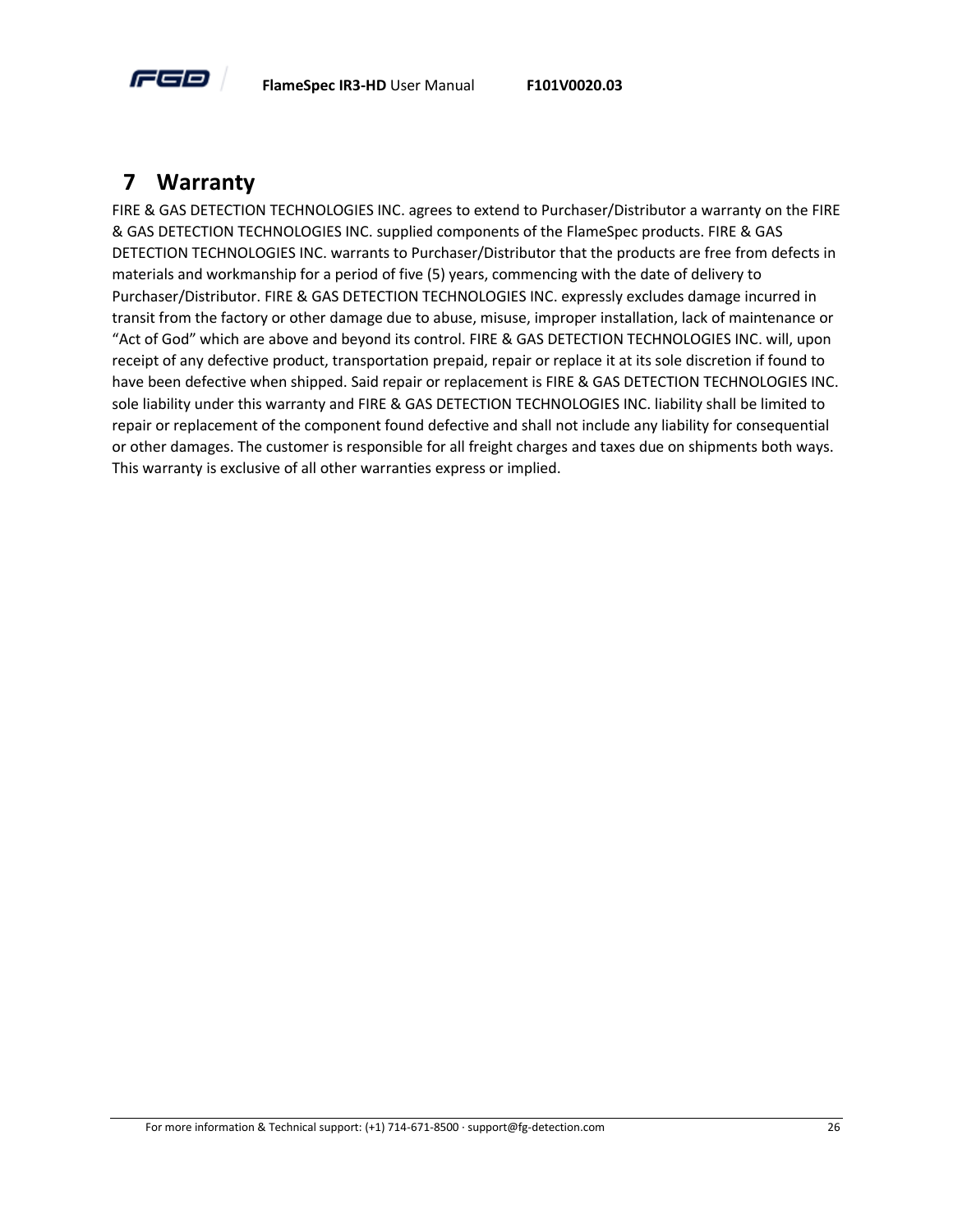

#### <span id="page-31-0"></span>**Appendix A Response Characteristics**

#### **A.1 Response to different fire scenarios**

<span id="page-31-1"></span>The following tables show test results of detection distances and times for different fire scenarios. Each table lists results for a different sensitivity setting. For liquid fires the size of fire refers to the size of the pan, filled with the fuel. For gas fires the length of the plume is listed.

| <b>Fuel</b>     | <b>Size</b>     | Distance ft (m) | <b>Average Response</b><br><b>Time (Seconds)</b> |
|-----------------|-----------------|-----------------|--------------------------------------------------|
| N-Heptane       | $1 \times 1$ ft | 262 (80)        | 9.0                                              |
| N-Heptane       | $1 \times 1$ ft | 230 (70)        | 4.1                                              |
| N-Heptane       | $1 \times 1$ ft | 98 (30)         | 1.5                                              |
| Gasoline        | $1 \times 1$ ft | 230 (70)        | 3.6                                              |
| Gasoline        | $2 \times 2$ ft | 328 (100)       | 5.3                                              |
| Methane         | 32" plume       | 148 (45)        | 3.3                                              |
| <b>LPG</b>      | 32" plume       | 180 (55)        | 4.8                                              |
| <b>Diesel</b>   | $1 \times 1$ ft | 164 (50)        | 2.9                                              |
| JP <sub>5</sub> | $1 \times 1$ ft | 164 (50)        | 5.8                                              |
| JP <sub>5</sub> | $2 \times 2$ ft | 295 (90)        | 9.2                                              |
| Kerosene        | $1 \times 1$ ft | 164 (50)        | 4.1                                              |
| Methanol        | $1 \times 1$ ft | 131 (40)        | 4.1                                              |
| Ethanol         | $1 \times 1$ ft | 125 (38)        | 4.2                                              |
| Isopropanol     | $1 \times 1$ ft | 180 (55)        | 3.5                                              |
| Polypropylene   | $1 \times 1$ ft | 115(35)         | 10.1                                             |
| Paper           | $1 \times 1$ ft | 79 (24)         | 0.9                                              |

#### **Extreme Sensitivity**

#### **High Sensitivity**

| <b>Fuel</b>     | <b>Size</b>     | Distance ft (m) | <b>Average Response</b><br><b>Time (Seconds)</b> |
|-----------------|-----------------|-----------------|--------------------------------------------------|
| N-Heptane       | $1 \times 1$ ft | (60)<br>197     | 3.2                                              |
| <b>LPG</b>      | 32" plume       | 148 (45)        | 2.9                                              |
| JP <sub>5</sub> | $1 \times 1$ ft | 148(45)         | 4.9                                              |
| Methanol        | $1 \times 1$ ft | 125(38)         | 5.5                                              |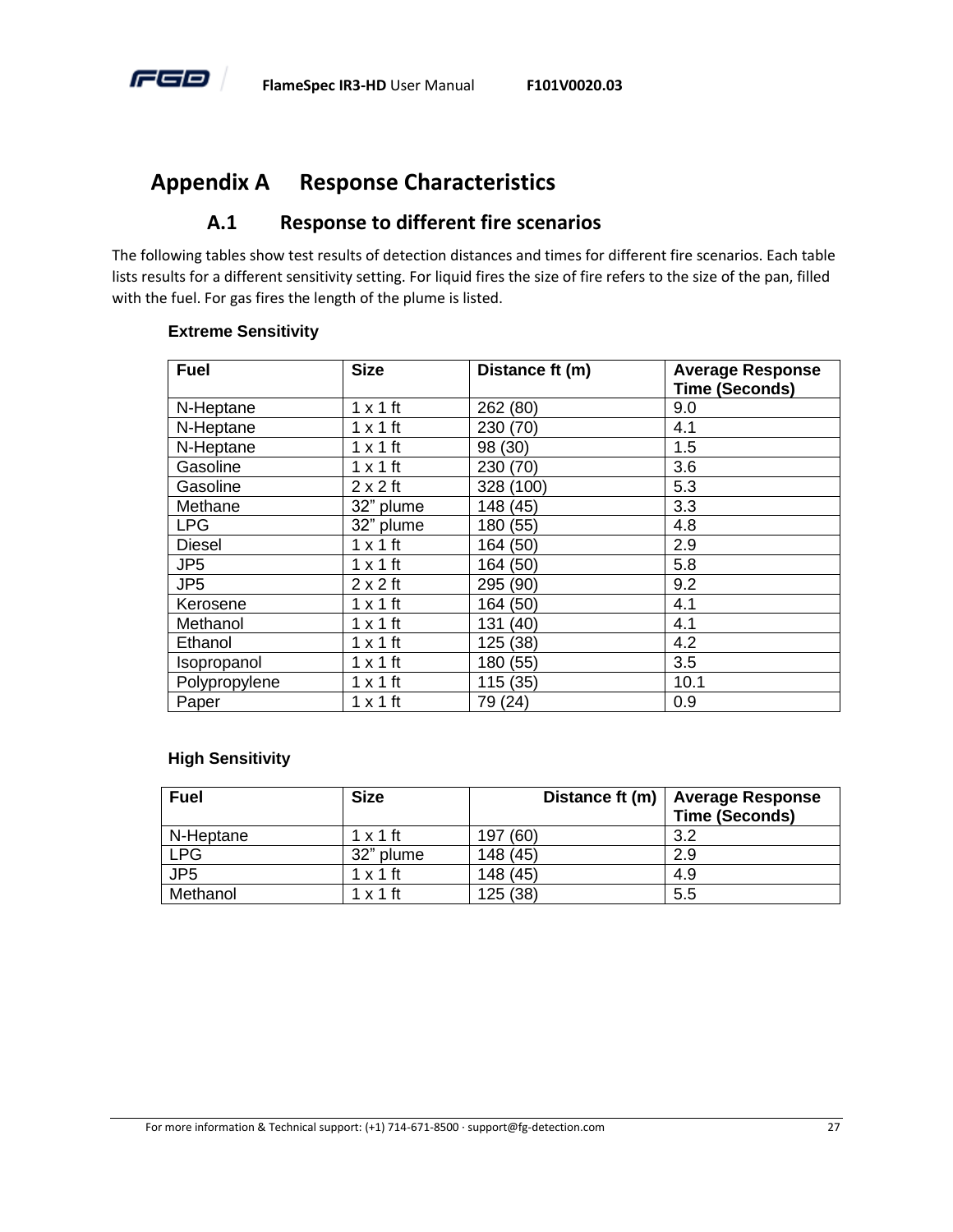

#### **Medium Sensitivity**

| <b>Fuel</b>     | <b>Size</b>     | Distance ft (m) | <b>Average Response</b><br><b>Time (Seconds)</b> |
|-----------------|-----------------|-----------------|--------------------------------------------------|
| N-Heptane       | $1 \times 1$ ft | 98 (30)         | 2.2                                              |
| Gasoline        | $1 \times 1$ ft | 98 (30)         | 1.5                                              |
| Methane         | 32" plume       | 82 (25)         | 0.8                                              |
| <b>LPG</b>      | 32" plume       | 98 (30)         | 1.4                                              |
| <b>Diesel</b>   | $1 \times 1$ ft | 79 (24)         | 3.9                                              |
| JP <sub>5</sub> | $1 \times 1$ ft | 79 (24)         | 1.9                                              |
| Kerosene        | $1 \times 1$ ft | 79 (24)         | 2.5                                              |
| Methanol        | $1 \times 1$ ft | 75 (23)         | 1.2                                              |
| Ethanol         | $1 \times 1$ ft | 75 (23)         | 1.6                                              |
| Isopropanol     | $1 \times 1$ ft | 75 (23)         | 1.0                                              |
| Polypropylene   | $1 \times 1$ ft | 66 (20)         | 2.6                                              |
| Paper           | $1 \times 1$ ft | 39 (12)         | 0.8                                              |

#### **Low Sensitivity**

| <b>Fuel</b>     | <b>Size</b>     | Distance ft (m) | <b>Average Response</b><br><b>Time (Seconds)</b> |
|-----------------|-----------------|-----------------|--------------------------------------------------|
| N-Heptane       | $1 \times 1$ ft | 49 (15)         | 1.2                                              |
| <b>LPG</b>      | 32" plume       | 49 (15)         | 1.4                                              |
| JP <sub>5</sub> | $1 \times 1$ ft | 39(12)          | 8.8                                              |
| Methanol        | $1 \times 1$ ft | 39(12)          | 1.2                                              |